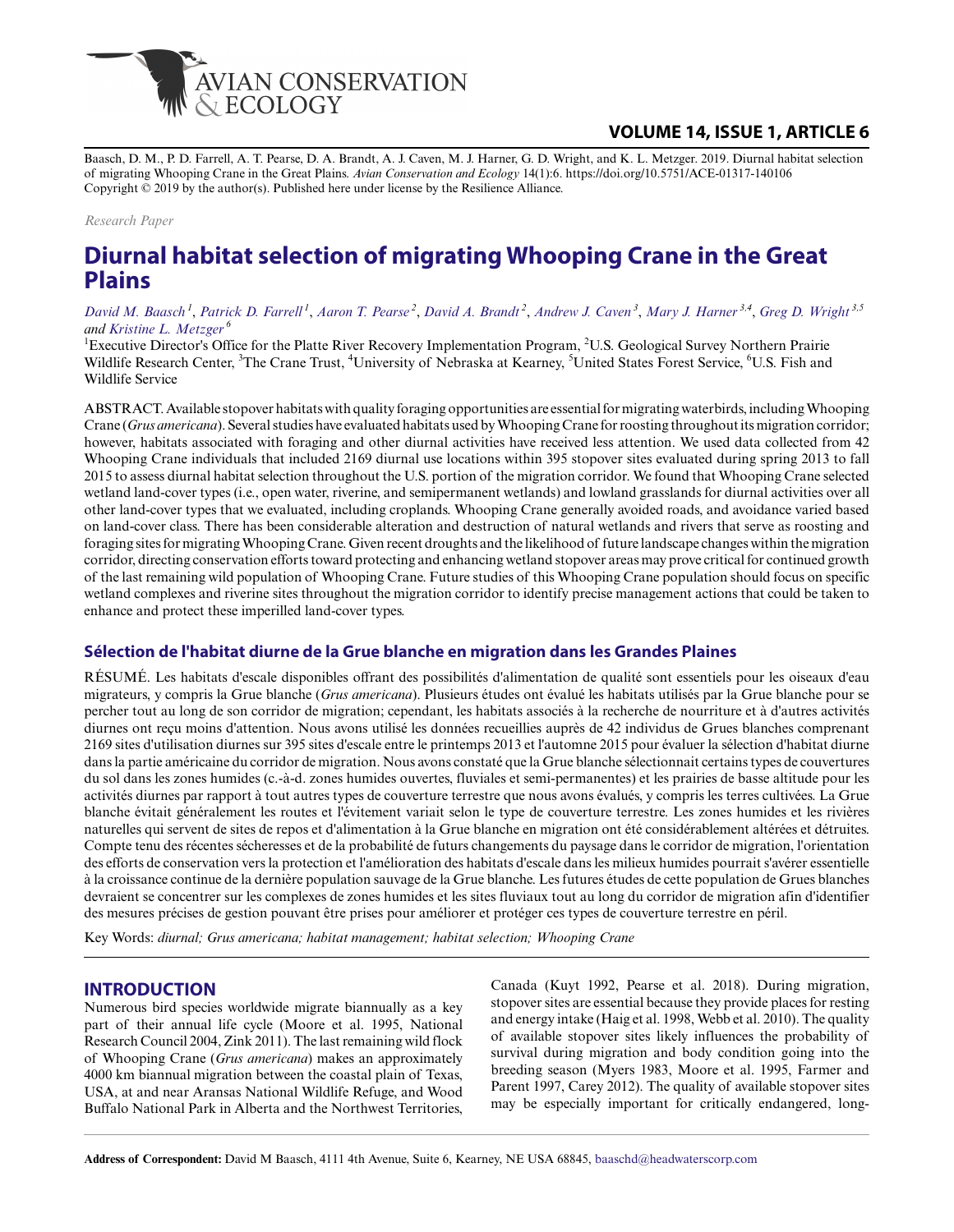distance migrants such as the Whooping Crane because the survival of individuals maintains important genetic diversity and has disproportionate influence on the long-term population growth rate (Meine and Archibald 1996, CWS and USFWS 2007).

Since the mid-1900s, management of the federally endangered Whooping Crane has included research on major aspects of its annual cycle, including wintering and breeding grounds and, more recently, stopover sites during migration (Allen 1952, Hefley et al. 2015, Pearse et al. 2017*a,* 2018). Past research has identified major riverine systems and palustrine wetlands as important roosting habitats for migrating Whooping Crane (Faanes and Bowman 1992, Weddle 1996, Van Schmidt et al. 2014, Hefley et al. 2015). The Big Bend reach of the central Platte River in Nebraska, USA, has been the focus of several Whooping Crane studies, and recent management efforts have been directed at increasing the quantity and quality of riverine roosting sites for Whooping Crane after decades of degradation (Faanes and Bowman 1992, Stahlecker 1997, Davis 2003, Pfeiffer and Currier 2005, PRRIP 2017). Other studies have found wetlands throughout the migration corridor to be important habitats for Whooping Crane (Howe 1989, Armbruster 1990, Kuyt 1992, Austin and Richert 2001, 2005). However, in the classical sense of hierarchical habitat selection (Johnson 1980), Whooping Crane individuals make choices about: (1) where to stop, i.e., stopover site in general; (2) which locations to use within the stopover site; and (3) which resources to use after choosing the site. Whereas all of these decisions can have fitness consequences, the actual locations the Whooping Crane preferentially uses within a stopover site directly determine how local managers along the flyway need to think about stopover sites that they manage. This latter factor is our focus here.

Previous studies of stopover sites have predominantly relied on opportunistic observations of cranes during migration (e.g., Lingle et al. 1986, Faanes and Bowman 1992, Johns et al. 1997) or early tracking studies following a limited number of individuals and descriptively characterized stopover sites (Howe 1989, Kuyt 1992). Because of tracking study limitations, opportunistic observations have thus far provided the best information to evaluate stopover sites during migration because they encompass many crane observations over a long time period and large spatial extent (e.g., Austin and Richert 2001). However, opportunistic observations may lead to biases in results because of higher detection potential at more conspicuous stopover locations (Howe 1989, MacKenzie et al. 2002, Kéry and Schmidt 2008, Belaire et al. 2014, Hefley et al. 2015). For example, human population and road density have been found to increase the detectability of Whooping Crane during migration and provide strong evidence for unequal detection of individuals in the Whooping Crane population when using opportunistic information (Kéry 2011, Hefley et al. 2013, 2014, 2015, Lahoz-Monfort et al. 2014, Monk 2014). Additionally, assuming that cranes evaluate both positive (e.g., forage abundance) and negative (e.g., human disturbance) attributes when selecting use sites, individuals may only select sites near roads that are of higher relative quality to compensate for the increased disturbance level (Pearse et al. 2017*a,b*).

Because of the uncertainty in defining and identifying quality stopover habitat for the Aransas-Wood Buffalo population (AWBP) of Whooping Crane based on opportunistic sightings or limited information from past telemetry studies (Howe 1989), we initiated a field-based effort to characterize stopover sites distributed throughout a large portion of the Whooping Crane migration corridor. We sought to minimize observation bias introduced by opportunistic sighting data by using Global Positioning System (GPS) data collected at stopover sites identified through a large-scale satellite telemetry project that included a sample of 68 individuals  $(\sim 20\%$  of the AWBP) comprising all age classes (Pearse et al. 2018). We also used data collected through on-site evaluations of habitat conditions experienced by Whooping Crane during their use to define what was available. Other research efforts have used telemetry-based approaches to track Whooping Crane, which minimize observational bias (Howe 1989); however, detailed land-cover data were not collected at use locations. Our objective was to determine how land cover influences Whooping Crane diurnal habitat selection at stopover sites during migration. Our results add to the current knowledge of Whooping Crane habitat relationships and provide information about large-scale stopover habitat availability for Whooping Crane during migration based on systematically collected empirical data.

### **METHODS**

#### **Study area**

The Great Plains is an extensive grassland bioregion covering the central portions of the United States and Canada (Anderson 2006). Since European settlement in the 1800s, the region has experienced dramatic changes in land cover and use as it was transformed from primarily tall-, mixed-, and short-grass prairies to a mosaic of agricultural lands ranging from dryland farming, irrigated row crops, rangeland, and hay lands (Samson et al. 2010). Palustrine, lacustrine, and riverine wetlands exist throughout the region, most notably in the Prairie Pothole Region, Nebraska Sandhills, Rainwater Basin, and Playa Lakes Region (Tiner 1984). The AWBP migration corridor crosses the Great Plains south to north, and the center of the migration corridor generally bisects Texas, Oklahoma, Kansas, Nebraska, South Dakota, North Dakota, and Saskatchewan (Pearse et al. 2018). We focused field efforts on the U.S. portion of the migration corridor, primarily from northern North Dakota to central Texas (Fig. 1). We chose this area because it represents a diversity of landscapes encountered by the birds and is centered on the central Platte River, which is the only river segment designated as critical habitat for Whooping Crane. The central Platte River is the location of a large-scale species recovery program called the Platte River Recovery Implementation Program and was of primary interest in characterizing migration habitat for management and conservation.

#### **Model development**

We used location data from 42 Whooping Crane of all age classes that had been fitted with platform transmitting terminals with GPS capabilities (hereafter transmitters; North Star Science and Technology, Baltimore, Maryland, USA, and Geotrak, Apex, North Carolina, USA) between 2009 and 2014 (Pearse et al. 2015). Most locations from transmitters had a reported locational precision of < 26 m. In a separate test of locational accuracy, we found the median distance between a known location and the location retrieved from transmitters was 9 m (Pearse et al. 2017*a*).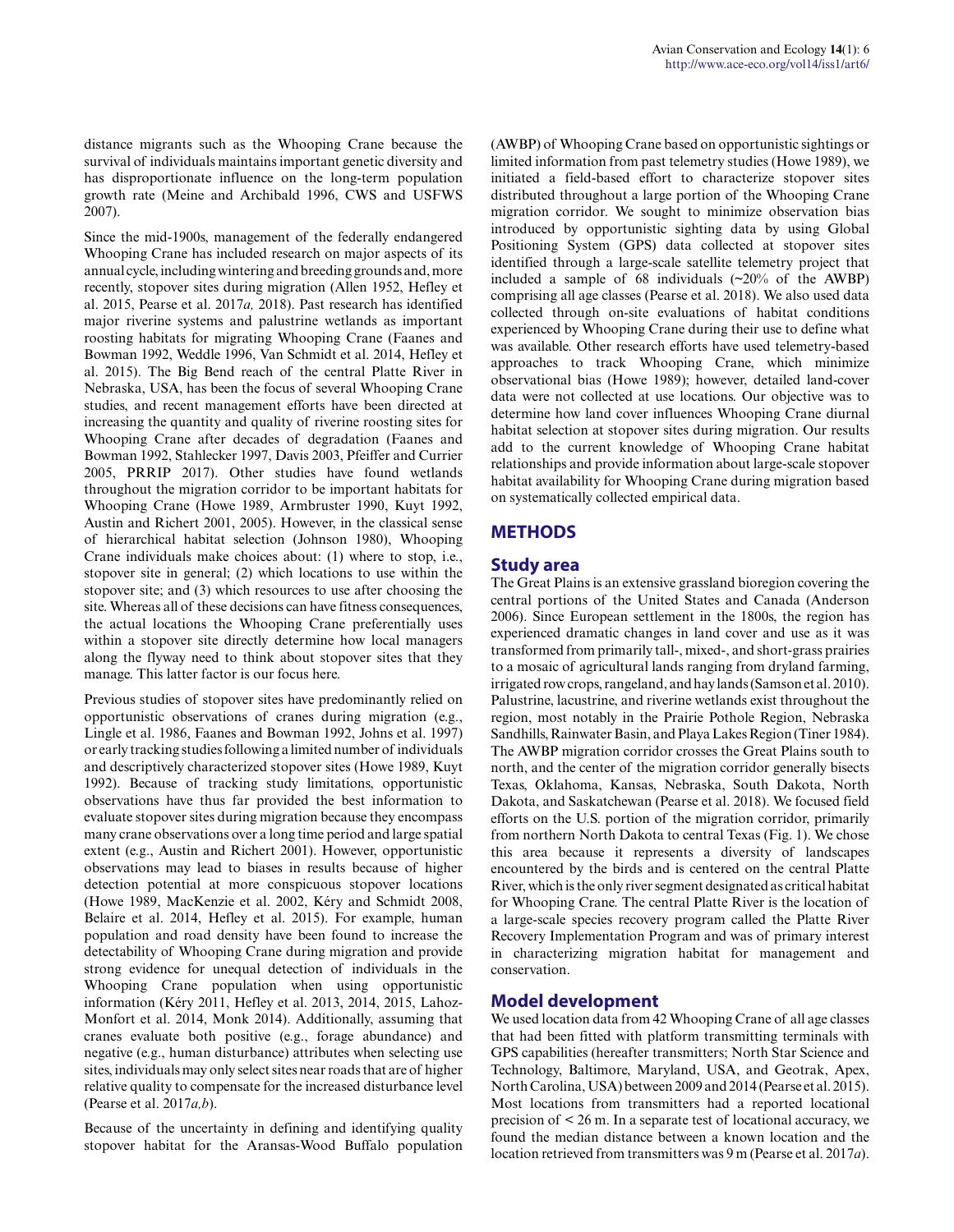Each transmitter was programmed to record four or five GPS locations daily at equal time intervals, which provided daytime and nighttime locations. This time interval was chosen to limit autocorrelation between successive locations. Location data were available from varying numbers of cranes fitted with telemetry equipment each migration season from 2013–2015. We used these data to identify stopover sites within the study area (Fig. 1).

**Fig. 1.** Map of the study area. Black dots indicate the evaluated stopover sites used by Whooping Crane, 2013–2015. Multiple use locations were evaluated within each stopover site.



We defined a stopover site as a collection of aggregated GPS locations in time and space that reflected that birds spent at least one night at the location before continuing migration. Spatially, we defined a stopover site as an area within a 1-km buffer surrounding clusters of stopover locations that included at least one nighttime location. If multiple transmitter-marked birds were present within a crane group at a stopover location, we only considered the bird with the most GPS locations within the stopover. If no one bird had more GPS locations, one location was randomly chosen, and others were discarded. We classified stopover sites as unique if birds moved > 15 km between consecutive nights, although we occasionally deviated from this rule based on whether a bird returned to a previous roost location during its stopover (Pearse et al. 2017*a*). We attempted to visit stopover sites within seven days after cranes were known to have left the area; however, we were unable to visit all stopover sites within this time frame for various reasons, including inability to contact landowners, denial of property access, logistical constraints, or other feasibility issues. The number of days between cranes departing stopover sites and field-based data collection efforts averaged 11 days (median = 10 days; Pearse et al. 2017*a*). Once on site, technicians collected data related to land use, land cover, and other physical and hydrological metrics (Pearse et al. 2017*a*).

We used field-based classifications of land cover potentially used by Whooping Crane and merged rare classes, as described below, which resulted in eight categories: corn field, wheat field, other agricultural field, open water lake or pond, riverine, semipermanent wetland, upland grassland, and lowland grassland. Other agricultural fields included alfalfa, canola, fallow ground, sorghum, milo, peas, sunflower, soybean, and unknown crops. Nonflowing water features and the surrounding shorelines were classified as open water lake or pond. Sites with flowing water and their associated features (e.g., sandbars) were included as riverine. Features with wetland characteristics (wetland plant community, saturated soils, etc.) that were without standing water were classified as semipermanent wetlands. Grasslands that were not periodically inundated or subirrigated were classified as upland grassland, and those that had features and plant communities indicative of periodic inundation or subirrigation were classified as lowland grassland (Tiner 2016).

For this study, we focused attention on diurnal (between 30 min before sunrise to 30 min after sunset) use locations and land-cover data that were classified within each 1-km stopover site. We used Hawth's Tools and ESRI ArcMap 9.3.1 to generate 20 random (available) locations within 1 km of each diurnal use location and classified all use and available locations by land-cover class. Because some features (e.g., wetlands) were not observable from roads, a detailed quality check of the data was performed using ESRI world imagery in ArcMap 10.4.1. Use  $(N = 62)$  and available  $(N = 1471)$  locations positioned within areas we were not able to access or otherwise did not identify the land-cover class were removed from the data set. We also removed locations that were within a wooded area, housing development, livestock feedlot, or on a road. Additionally, to reduce the influence of individual stopover sites on results, we randomly selected choice sets so that no stopover site contributed  $> 15\%$  of use locations within any land-cover type. We used topologically integrated geographic encoding and referencing system (TIGER) road files to identify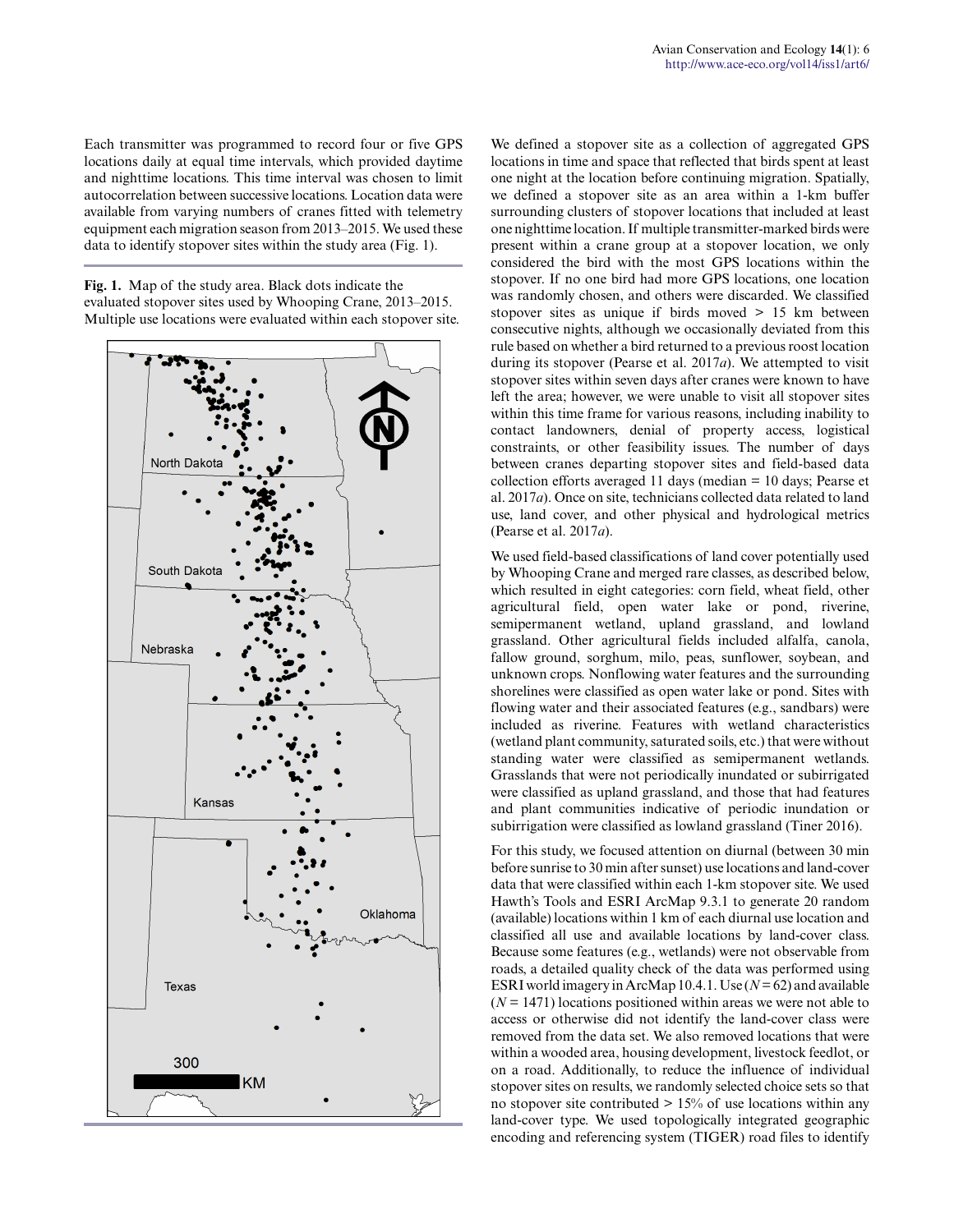| Model<br>number         | Variable combination <sup>†</sup>                                                        | Hypothesis                                                                                                      |
|-------------------------|------------------------------------------------------------------------------------------|-----------------------------------------------------------------------------------------------------------------|
| 1                       | Land cover                                                                               | Select specific land-cover classes                                                                              |
| $\overline{\mathbf{c}}$ | Distance to Major Road                                                                   | Avoid major roads                                                                                               |
| $\mathfrak{Z}$          | Distance to Any Road                                                                     | Avoid all roads                                                                                                 |
| 4                       | Land cover + Distance to Major Road                                                      | Select specific land-cover classes and avoid<br>major roads                                                     |
| 5                       | Land cover + Distance to Any Road                                                        | Select specific land-cover classes and avoid<br>all roads                                                       |
| 6                       | Land cover + Distance to Major Road + (Distance to Major Road) <sup>2</sup>              | Select specific land-cover classes and avoid<br>major roads; the avoidance of major roads is<br>nonlinear       |
| 7                       | Land cover + Distance to Any Road + (Distance to Any Road) <sup>2</sup>                  | Select specific land-cover classes and avoid<br>all roads; the avoidance of roads is nonlinear                  |
| 8                       | Land cover : Distance to Major Road + (Distance to Major Road) <sup>2</sup>              | Select specific land-cover classes and the<br>avoidance of major roads varies by land<br>cover and is nonlinear |
| 9                       | Land cover : Distance to Any Road + (Distance to Any Road) <sup>2</sup>                  | Select specific land-cover classes and the<br>avoidance of all roads varies by land cover<br>and is nonlinear   |
| 10                      | Land cover: (Distance to Major Road) <sup>2</sup> + Distance to Major Road               | Select specific land-cover classes and the                                                                      |
| 11                      | Land cover: Distance to Major Road + Landcover: (Distance to Major<br>Road) <sup>2</sup> | avoidance of major roads varies by land<br>cover and the nonlinear effect is land-cover<br>specific             |
| 12                      | Land cover: (Distance to Any Road) <sup>2</sup> + Distance to Any Road                   | Select specific land-cover classes and the                                                                      |
| 13                      | Land cover: Distance to Any Road + Landcover: (Distance to Any                           | avoidance of all roads varies by land cover                                                                     |
|                         | Road) <sup>2</sup>                                                                       | and the nonlinear effect is land-cover specific                                                                 |
|                         | <sup>†</sup> The ":" indicates an interaction between variables.                         |                                                                                                                 |

**Table 1.** List of a priori models to explain variation in Whooping Crane diurnal habitat selection throughout the Great Plains. The hypotheses assume an a priori direction (positive or negative) in the relationship between Whooping Crane habitat use and the variables, but actual model fit, based on data, could have been in the opposite direction.

all roads within the study area. We used the spatial join tool in ArcGIS to calculate distance between each use and available location and the nearest major road (primary or secondary road within the TIGER system) as well as to the nearest road of any type. As defined by the TIGER system, primary roads are generally divided, limited-access highways within the interstate highway system or are under state management and are distinguished by the presence of interchanges; secondary roads are main arteries, usually in the U.S. Highway, State Highway, or County Highway system. Distances to nearest major road and any road were capped at 1600 m when no major road or any road, respectively, was located within 1600 m of the use or available location.

We developed a list of 13 candidate models with a priori habitat selection hypotheses, each containing combinations of and interactions between land cover, distance to any road, distance to major road, a quadratic effect of distance to any road, and a quadratic effect of distance to major road (Table 1). Resource selection functions were then developed to test hypotheses of Whooping Crane habitat selection by identifying nonrandom associations of individuals or groups of cranes to land-cover features at stopover sites (Cooper and Millspaugh 1999, Keating and Cherry 2004, Wiltermuth et al. 2015, PRRIP 2017). We contrasted characteristics at use locations with characteristics at randomly selected "available" locations within a 1-km buffer of the use location. We limited available locations to  $\leq 1$  km specifically to evaluate small-scale habitat selection within stopover sites throughout the migration corridor. To model habitat selection, a conditional logistic regression (i.e., discrete choice) model of resource selection was fit to the data, where use locations  $= 1$  and associated available locations  $= 0$  (Appendix 1). Conditional logistic regression or discrete-choice models enabled us to model habitat selection when the habitat availability changed both temporally and spatially (Ben-Akiva and Lerman 1985, Cooper and Millspaugh 1999, McDonald et al. 2006, Baasch et al. 2010). Conditional logistic regression models, with exact conditional likelihood, were developed using R statistical software (R Core Development Team 2016) and RStudio (RStudio Team 2015) using clogit models from the survival package in Program R (Gail et al. 1981, Logan 1983). This modeling technique provides population-average selection of land-cover characteristics available at Whooping Crane stopover sites, which are appropriate for making management decisions (Duchesne et al. 2010).

We used the Akaike Information Criterion (AIC) statistic to determine which a priori model was most useful in understanding diurnal habitat selection. The most parsimonious discrete choice model in the a priori list with  $\triangle AIC \leq 2.0$  was used to infer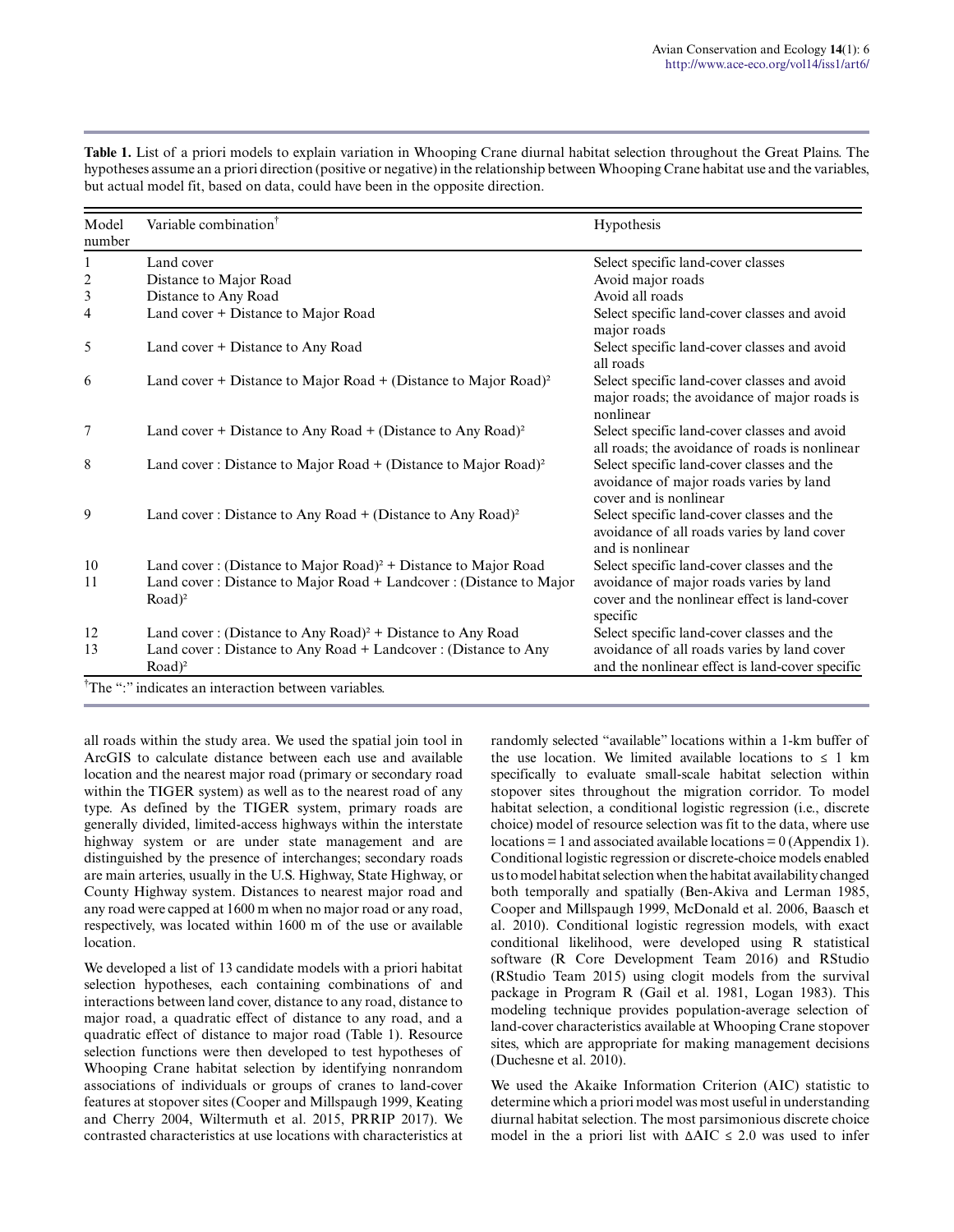| Model<br>number | Model <sup>†</sup>                                                                       | df | AIC       | $\triangle$ AIC | W.       |
|-----------------|------------------------------------------------------------------------------------------|----|-----------|-----------------|----------|
|                 |                                                                                          |    |           |                 |          |
| 9               | Land cover: Distance to Any Road $+$ (Distance to Any Road) <sup>2</sup>                 | 16 | 10,356.36 | $\Omega$        | 0.83     |
| 12              | Land cover: Distance to Any Road + Land cover: (Distance to Any Road) <sup>2</sup>       | 23 | 10,360.13 | 3.76            | 0.13     |
| 13              | Land cover: (Distance to Any Road) <sup>2</sup> + Distance to Any Road                   | 16 | 10,362.16 | 5.79            | 0.05     |
| 7               | Land cover $+$ Distance to Any Road $+$ (Distance to Any Road) <sup>2</sup>              | 9  | 10,396.14 | 39.78           | $\theta$ |
| 10              | Land cover: (Distance to Major Road) <sup>2</sup> + Distance to Major Road               | 16 | 10.446.05 | 89.69           | $\theta$ |
| 11              | Land cover : Distance to Major Road + Land cover : (Distance to Major Road) <sup>2</sup> | 23 | 10,448.05 | 91.68           | $\theta$ |
| 8               | Land cover : Distance to Major Road + (Distance to Major Road) <sup>2</sup>              | 16 | 10.452.20 | 95.84           | $\theta$ |
| 5.              | Land cover + Distance to Any Road                                                        | 8  | 10,456.80 | 100.44          | $\theta$ |
| 6               | Land cover + Distance to Major Road + (Distance to Major Road) <sup>2</sup>              | 9  | 10,481.52 | 125.16          | $\theta$ |
|                 | Land cover                                                                               |    | 10,485.30 | 128.93          | $\theta$ |
| 4               | Land cover + Distance to Major Road                                                      | 8  | 10,485.53 | 129.16          | $^{(1)}$ |
| 3               | Distance to Any Road                                                                     |    | 12,198.17 | 1,841.81        | 0        |
| 2               | Distance to Major Road                                                                   |    | 12,281.17 | 1,924.81        | 0        |
|                 | <sup>†</sup> The ":" indicates an interaction between variables.                         |    |           |                 |          |

**Table 2.** Akaike Information Criterion (AIC) model selection results for diurnal habitat selection by Whooping Crane.

conclusions about habitat selection (Burnham and Anderson 2002). We also calculated AIC weights to assist in the interpretation of AIC rankings. The AIC weights were calculated for each model as the proportion of the relative likelihood of the model to the sum of the relative likelihoods over the complete model set. After identifying the best model, we estimated the predicted relative selection ratios across the range of values observed in the data set. We provided a graphical display of the modeled relationships between the predictor variables (use-site characteristics) and the response (selection by Whooping Crane) in which relative selection ratios were constrained between 0 and 1.

#### **Model validation**

We used k-fold cross validation and partitioned the full data set into training and testing choice sets by randomly separating twothirds, or 1384 choice sets, of the data into the training set, and one-third, or 691 choice sets, into the testing set (Boyce et al. 2002). The AIC-ranked top model based on all data was then populated with the training data choice sets to obtain model parameter estimates to predict relative resource selection for all training set locations (use and available) and testing data set use locations. Training and testing data sets were used to assess model performance using two methods as described in Appendix 2.

#### **RESULTS**

We included data collected from 42 of the 68 Whooping Crane individuals marked with telemetry equipment between 2009 and 2014. Some telemetry-marked birds were excluded for various reasons, including multiple transmitter-marked birds in a crane group, equipment failure, bird mortality prior to migration, and previously described logistical constraints that prevented access to use locations for some birds. From the 42 birds included in our study, we identified 2075 diurnal use locations with identifiable land-cover type within 395 stopover sites during spring 2013 to fall 2015 and used these locations in our analyses. Of the 42 individual cranes, no one crane contributed > 7% of locations. The first year of the study yielded the most use locations, and more locations were observed in spring than in fall each year. Whereas time spent migrating between the breeding and wintering grounds is typically longer in duration in the fall (Pearse et al. 2017*a*), the number of days telemetry-marked Whooping Crane individuals spent within the U.S. portion of the migration corridor during our study (2013–2015) was substantially fewer during fall (mean = 10.5, median = 8.5) than spring (mean = 20.5, median = 17.0; Platte River Recovery Implementation Program, *unpublished data*). There were 943 use locations collected during 2013 (686 spring and 257 fall locations), 624 during 2014 (497 spring and 127 fall locations), and 508 during 2015 (324 spring and 184 fall locations).

Diurnal habitat selection by Whooping Crane was found to be influenced by land-cover type and distance to road; however, avoidance of roads varied based on land-cover type (Tables 2 and 3, Fig. 2, Appendix 1). At 200 m from any road, all water-based land-cover types (river, open water, and semipermanent wetlands) were estimated to be at least three times as likely and lowland grassland was more than twice as likely to be selected as diurnal use sites than other nonwater-based land-cover types (upland grass, corn, wheat, and other agriculture; Fig. 3). Corn was more than three times as likely to be selected at 1 km compared to 200 m, whereas open water and river were similarly selected at 200 m and 1 km (Fig. 3). Semipermanent wetland was the only exception to the pattern of water-based land-cover types, and distance to road had the biggest influence on the relative selection ratio within semipermanent wetland features. Semipermanent wetlands were almost three times as likely to be selected at 1 km compared to 200 m, whereas lowland grasslands had similar selection at distances of 200 m and 1 km from any road (Fig. 3).

For method 1 model validation, 55% of iterations indicated acceptable or good model fit; however, model fit varied by landcover class (Table 4). For method 2 model validation, 93% of iterations indicated adequate or good model fit.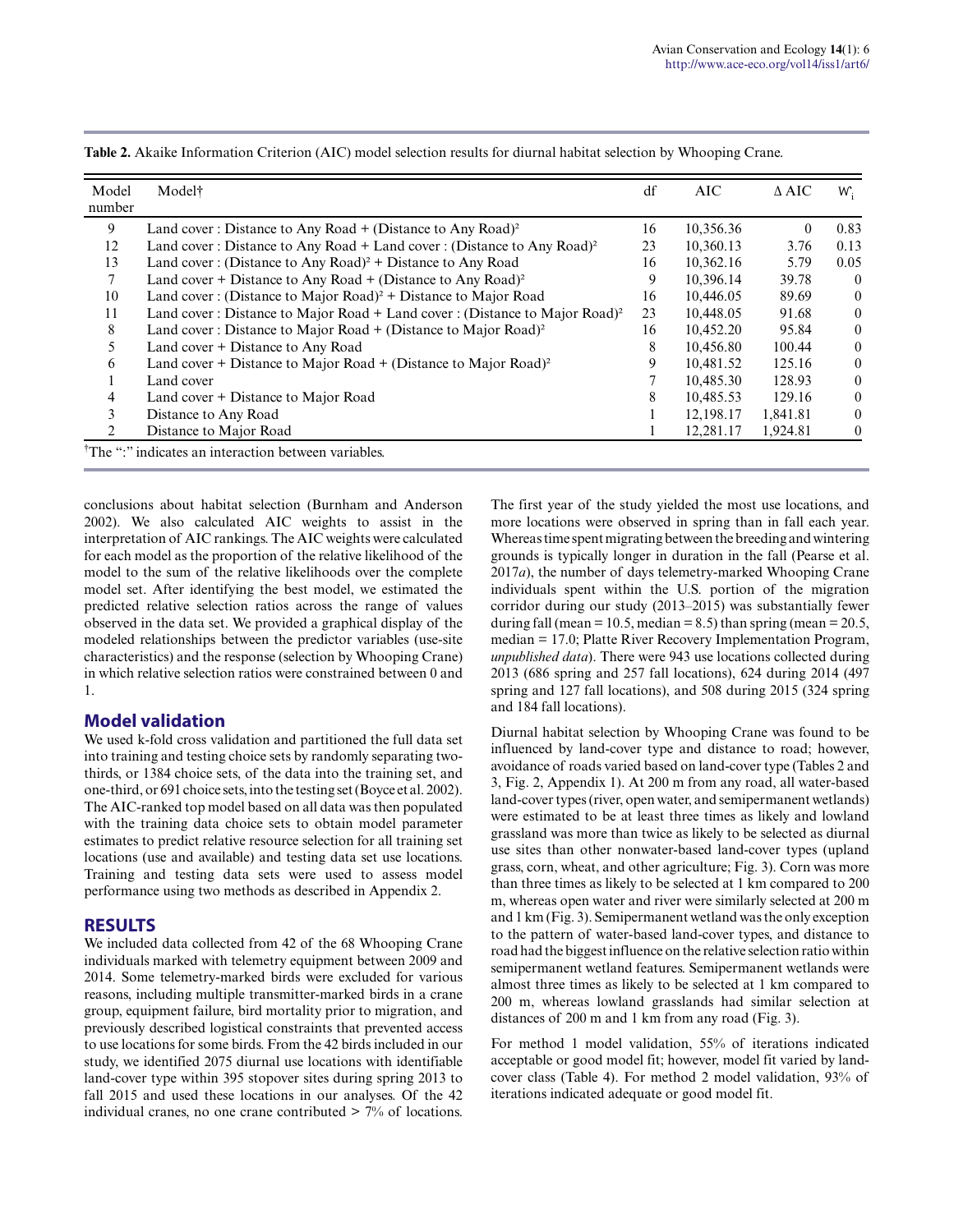| Variable <sup>†</sup>                               | Coefficient | Exp(B)  | Standard<br>error(B) | Lower  | Upper<br>confidence confidence | Z         | P             |
|-----------------------------------------------------|-------------|---------|----------------------|--------|--------------------------------|-----------|---------------|
|                                                     |             |         |                      | limit  | limit                          |           |               |
| Open water                                          | 2.5332      | 12.5943 | 0.1549               | 9.2974 | 17.0603                        | 16.3592   | ${}_{0.0001}$ |
| Riverine                                            | 2.3538      | 10.5255 | 0.2288               | 6.7222 | 16.4807                        | 10.2890   | ${}_{0.0001}$ |
| Semipermanent wetland                               | 1.4156      | 4.1188  | 0.2247               | 2.6515 | 6.3983                         | 6.2991    | ${}_{0.0001}$ |
| Wheat field                                         | 0.1564      | 1.1692  | 0.1640               | 0.8478 | 1.6126                         | 0.9533    | 0.3404        |
| Other agriculture                                   | $-0.4536$   | 0.6353  | 0.2084               | 0.4222 | 0.9559                         | $-2.1765$ | 0.0295        |
| Lowland grassland                                   | 1.0740      | 2.9270  | 0.1883               | 2.0237 | 4.2335                         | 5.7038    | ${}_{0.0001}$ |
| Upland grassland                                    | $-1.0301$   | 0.3570  | 0.1792               | 0.2512 | 0.5072                         | $-5.7469$ | ${}_{0.0001}$ |
| Distance to any road                                | 0.3167      | 1.3726  | 0.0311               | 1.2915 | 1.4588                         | 10.1948   | ${}_{0.0001}$ |
| Distance to any road (quadratic)                    | $-0.0136$   | 0.9865  | 0.0020               | 0.9827 | 0.9904                         | $-6.8158$ | ${}_{0.0001}$ |
| Open water: Distance to any road                    | $-0.1626$   | 0.8499  | 0.0273               | 0.8057 | 0.8966                         | $-5.9615$ | ${}_{0.0001}$ |
| Riverine: Distance to any road                      | $-0.1883$   | 0.8284  | 0.0380               | 0.7689 | 0.8924                         | $-4.9560$ | ${}_{0.0001}$ |
| Semipermanent wetland: Distance to any road         | $-0.0368$   | 0.9639  | 0.0332               | 0.9032 | 1.0286                         | $-1.1088$ | 0.2675        |
| Wheat field : Distance to any road                  | $-0.0574$   | 0.9442  | 0.0298               | 0.8907 | 1.0010                         | $-1.9273$ | 0.0539        |
| Other agriculture : Distance to any road            | $-0.1680$   | 0.8454  | 0.0504               | 0.7659 | 0.9331                         | $-3.3344$ | 0.0009        |
| Lowland grassland: Distance to any road             | $-0.1402$   | 0.8692  | 0.0342               | 0.8128 | 0.9295                         | $-4.0981$ | ${}_{0.0001}$ |
| Upland grassland : Distance to any road             | $-0.1218$   | 0.8853  | 0.0294               | 0.8358 | 0.9378                         | $-4.1471$ | < 0.0001      |
| The ":" indicates an interaction between variables. |             |         |                      |        |                                |           |               |

**Table 3.** Variable estimates in the top discrete choice model to describe diurnal habitat selection by migrating Whooping Crane.

**Table 4.** Model validation results based on 1000 iterations of cross validation using the top diurnal habitat selection model.

| Land-cover type          | Number<br>of<br>sampling<br>iterations | Number of<br>"good" or<br>"adequate"<br>validation<br>iterations | Percent "good"<br>or "adequate"<br>validation<br>iterations |
|--------------------------|----------------------------------------|------------------------------------------------------------------|-------------------------------------------------------------|
| Open water               | 1000                                   | 429                                                              | 43                                                          |
| Riverine                 | 1000                                   | 915                                                              | 92                                                          |
| Semipermanent<br>wetland | 1000                                   | 891                                                              | 89                                                          |
| Corn field               | 1000                                   | 880                                                              | 88                                                          |
| Wheat field              | 1000                                   | 47                                                               | 5                                                           |
| Other agriculture        | 1000                                   | 211                                                              | 21                                                          |
| Lowland<br>grassland     | 1000                                   | 873                                                              | 87                                                          |
| Upland grassland         | 1000                                   | 156                                                              | 16                                                          |

#### **DISCUSSION**

Out of necessity, many past Whooping Crane studies focused on small geographical scales, and Nebraska has been the focus of several habitat selection studies (USFWS 1981, Shenk and Armbruster 1986, Armbruster 1990, Biology Workgroup 1990, Lingle et al. 1991, Richert 1999, Stahlecker 1997, Hefley et al. 2013, 2014, 2015, Howlin and Nasman 2017). Although these state- or location-specific habitat selection studies have been useful, a broader understanding of habitat selection throughout the migration corridor will help Whooping Crane management efforts across a greater extent of the migratory range.

Availability of water is an inherent requirement for Whooping Crane, and several general characteristics such as palustrine and lacustrine wetlands and riverine land-cover types for roosting are common among Whooping Crane stopover sites (Howe 1989, Austin and Richert 2001, Belaire et al. 2014, Howlin and Nasman 2017, PRRIP 2017, Niemuth et al. 2018). Whooping Crane uses shallow water features as nocturnal roosting habitat during migration (Howe 1989, Austin and Richert 2001). Similarly, we found that Whooping Crane was more than three times as likely to select the types of wetland features (open water, riverine, and semipermanent wetlands) we evaluated for foraging and resting during diurnal hours over all upland land-cover types within the stopover sites during migration. As has been found in other studies, areas with intermediate to high wetland (i.e., riverine, open water, and semipermanent wetlands) coverage and a low density of roads had higher predicted relative probabilities of use for diurnal use by Whooping Crane (USFWS 1981, Belaire et al. 2014, Hefley et al. 2015, Howlin and Nasman 2017). Whooping Crane avoided areas within 400 m of disturbance features such as roads along the central Platte River (Howlin and Nasman 2017). However, water-based land-cover types appeared to be perceived by Whooping Crane as more secure compared to upland areas (USFWS 1981) because selection ratios within open water and riverine land-cover types were similar at 200 m and 1 km, whereas selection generally increased in other land-cover classes. Habitat quality or activities (foraging, roosting, resting, etc.) associated with water-based land-cover classes may decrease the aversion of roads and other disturbance features on the landscape, whereas activities within other land-cover classes may increase alertness and aversion to roads. Pearse et al. (2017*b*) demonstrated that Sandhill Crane (*Antigone canadensis*) is less sensitive to disturbance in higher quality roosting habitat that has lower bank vegetation and wider channels within the central Platte River. It is possible that North American Gruidae species perceive greater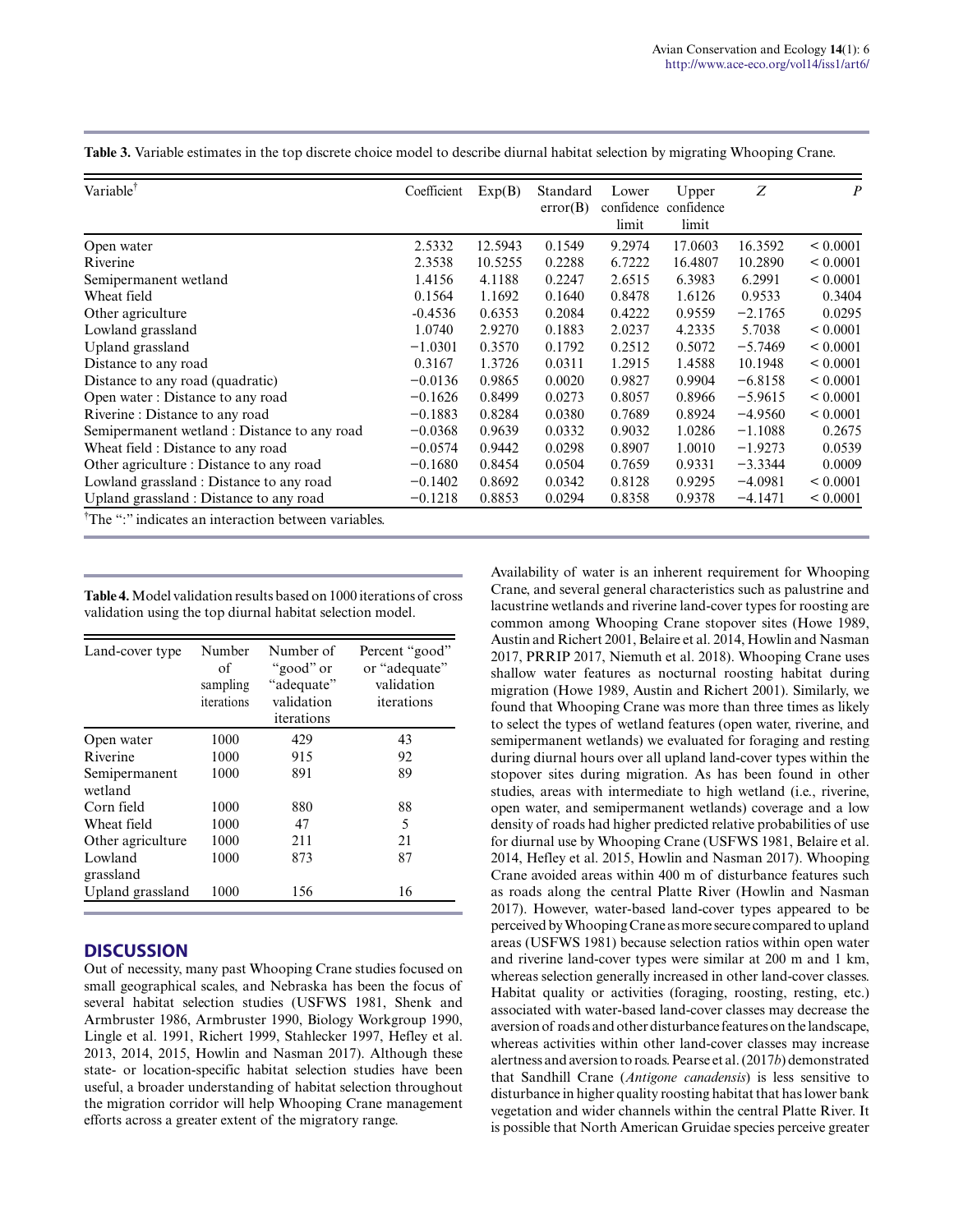**Fig. 2.** Land-cover specific relative selection ratios and 95% confidence intervals for Whooping Crane throughout the migration corridor in relation to proximity of roads. Plots are displayed between the minimum and maximum distances to roads observed at use locations within each land-cover class. Numbers of use locations within each land-cover class are indicated in parentheses.



**Fig. 3.** Land-cover specific relative selection ratios and 95% confidence intervals for Whooping Crane throughout the migration corridor at 200 m (solid lines) and 1 km (dashed lines) from any road.

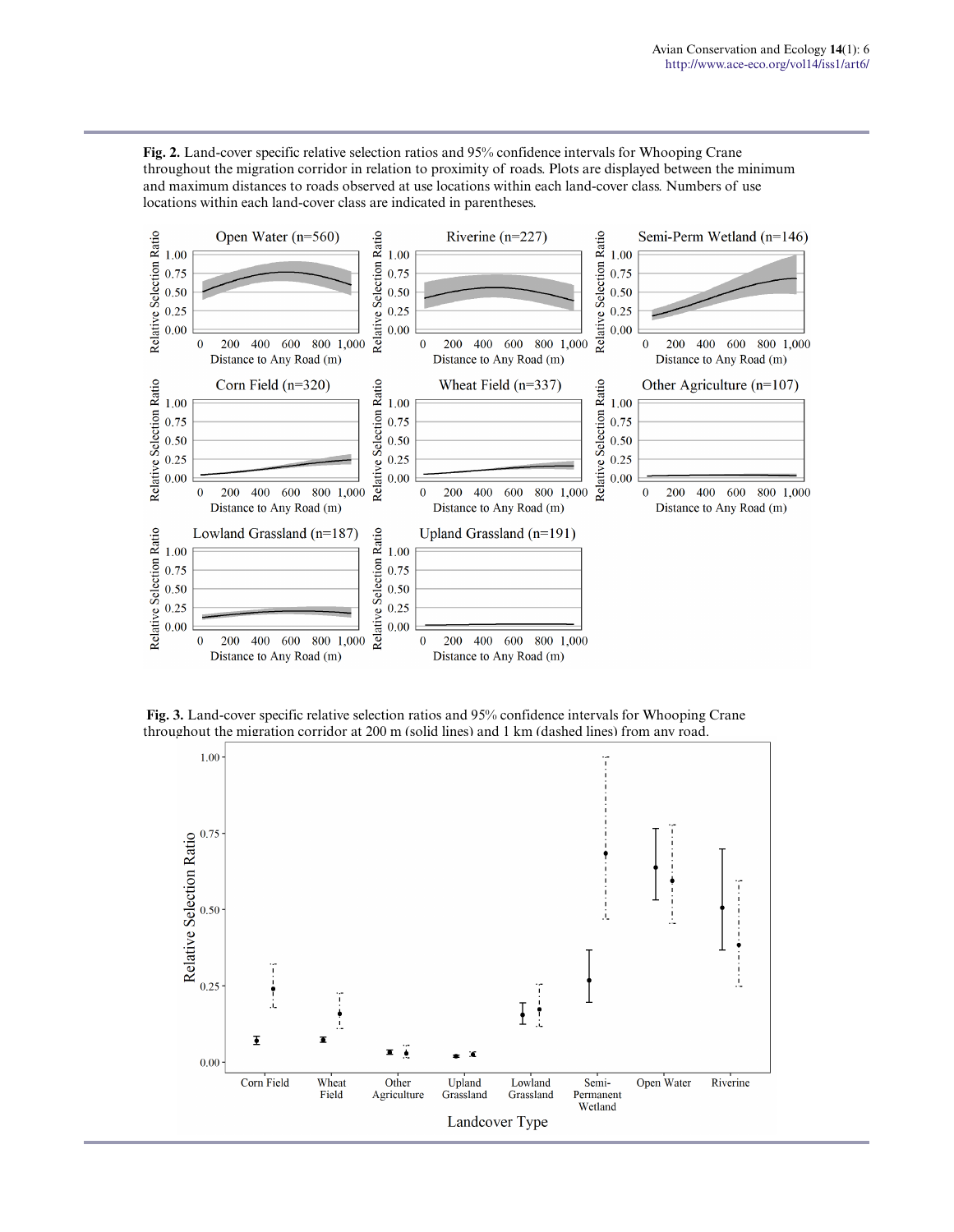levels of security in wetland land-cover types. Although we did not directly observe or study foraging behaviors, the potential benefit of food resources or security provided by wetlands may be attractive enough to tolerate or mitigate the risk of some level of human disturbance.

Whooping Crane uses a variety of land-cover types during migration in the Great Plains. Crop fields are likely used for gathering high-energy foods in the form of grains, whereas wetland and lowland grassland use suggests a more diverse resource need: water, protein, and energy. Although Whooping Crane uses a variety of land-cover types during migration, certain land-cover types appear to be more attractive to cranes (Howe 1987, 1989, Lingle 1987, Lingle et al. 1991, Johns et al. 1997). In most Canadian provinces and U.S. states, excluding Nebraska, Whooping Crane primarily uses shallow, seasonally and semipermanently flooded, palustrine wetlands for roosting, and various emergent wetlands for feeding (Johns et al. 1997, Austin and Richert 2001). Johnson and Temple (1980) evaluated wetlands reportedly used by foraging Whooping Crane and reported that Whooping Crane is found in wetlands, ephemeral ponds, and man-made reservoirs. In Nebraska, however, sandbed rivers are commonly used (Austin and Richert 2005). Howlin and Nasman (2017) report that Whooping Crane select inchannel riverine sites and corn fields at greater relative rates than upland grassland, soybean, and lowland grassland fields along the central Platte River in Nebraska. We found that Whooping Crane was equally likely to use wheat fields as corn fields and was less likely to use other agriculture fields and upland grasslands. When evaluated at 200 m from a road, lowland grassland was the only nonwetland land-cover type substantially more likely to be selected for use than corn fields. This result may be because wetland systems in the Great Plains often exist on an elevation gradient where lowland grasslands integrate into wetlands with saturated soils such as wet meadows and semipermanent wetlands dominated by moist soils or aquatic emergent vegetation (Tiner 1984, 2016, Henszey et al. 2004, Whiles et al. 2010). The area of interface between open water and emergent wetlands, i.e., the littoral zone, is highly biologically productive and fluctuates widely within braided river floodplains (Junk et al. 1989). Littoral zones are important foraging areas for waterbirds (Chastant and Gawlik 2018). It is possible that mesic portions of lowland grasslands, which can include littoral components on the margins of rivers and semipermanent wetlands as well as subirrigated wetlands such as wet meadows, provide important food sources for Whooping Crane during migration. Research from along the Big Bend of the Platte River suggests that Sandhill Crane spends a significantly higher proportion of its time foraging in lowland grassland land-cover types compared to their proportional availability, potentially because corn does not adequately meet its physiological needs in terms of nutrients (Sparling and Krapu 1994). However, lowland grasslands, and wetlands broadly, have experienced substantial losses and degradation because of agricultural expansion and intensive grazing strategies (WWFC 1988, Sidle et al. 1989, Noss et al. 1995, Ricketts et al. 1999, Samson and Knopf 1994, Samson et al. 2010).

Our results indicate that wetlands are an integral part of Whooping Crane migration habitat needs, which is supported by the notion that it selects landscapes with diverse wetland features (Niemuth et al. 2018). However, there has been considerable

alteration of the natural wetlands, rivers, and streams (Myers 1983, Tiner 1984, Farmer and Parent 1997, Samson et al. 2010) that serve as potential roosting and foraging sites for migrating Whooping Crane. Given recent droughts, the uncertainty associated with climate change, and the likelihood of future landuse changes within the migration corridor, directing conservation efforts toward protecting wetland stopover habitat may prove critical (Myers 1983, Haig et al. 1998, Johnson et al. 2010). Wetland losses from development and drought associated with global climate change pose an additive risk to both wetland connectivity and wildlife migration broadly, limiting the ability of many species, potentially including Whooping Crane, to respond to environmental conditions (Opdam and Wascher 2004, McIntyre et al. 2014). As quality habitat patches are lost and accessibility declines, Whooping Crane may be constrained to settle in suboptimal habitats or migrate farther each day to locate suitable stopover sites.

Identification and protection of stopover habitat along the migratory route is an important aspect for recovering the endangered Whooping Crane (Meine and Archibald 1996, CWS and USFWS 2007). Although we examined wetland (i.e., open water, riverine, and semipermanent wetlands) use and coverage, we did not evaluate wetland quality in our assessments, which could be an important consideration in future research (Shaw and Fredine 1956). Future studies of the AWBP of Whooping Crane should focus on wetland land-cover classes throughout the migration corridor to precisely identify management actions that could be taken to protect or even enhance these imperiled landcover types. Protection of suitable migratory stopover habitat and reduction of crane mortality are critical for the continued growth of the last remaining wild population of Whooping Crane.

*Responses to this article can be read online at:* <http://www.ace-eco.org/issues/responses.php/1317>

#### **Acknowledgments:**

*We thank all members of the Platte River Recovery Implementation Program's technical advisory committee as well David Haukos, an anonymous reviewer, and the Associate Editor Erik Blomberg for their helpful and insightful reviews. Funding and support for this project were provided by the Platte River Recovery Implementation Program, U.S. Geological Survey, The Crane Trust, and U.S. Fish and Wildlife Service. Funding and support for the locational data used in our assessments were provided by partners of the Whooping Crane Tracking Partnership, which included the Platte River Recovery Implementation Program, U.S. Geological Survey, U.S. Fish and Wildlife Service, Crane Trust, and Canadian Wildlife Service, with assistance from the International Crane Foundation, Gulf Coast Bird Observatory, and Parks Canada. Many thanks to all the technicians who spent countless hours traveling to and from sites to collect this important data, as well as private landowners who granted access to these locations. Any use of trade, firm, or product names is for descriptive purposes only and does not imply endorsement by the U.S. Government. The findings and conclusions in this article are those of the authors and do not necessarily represent the views of the U.S. Fish and Wildlife Service.*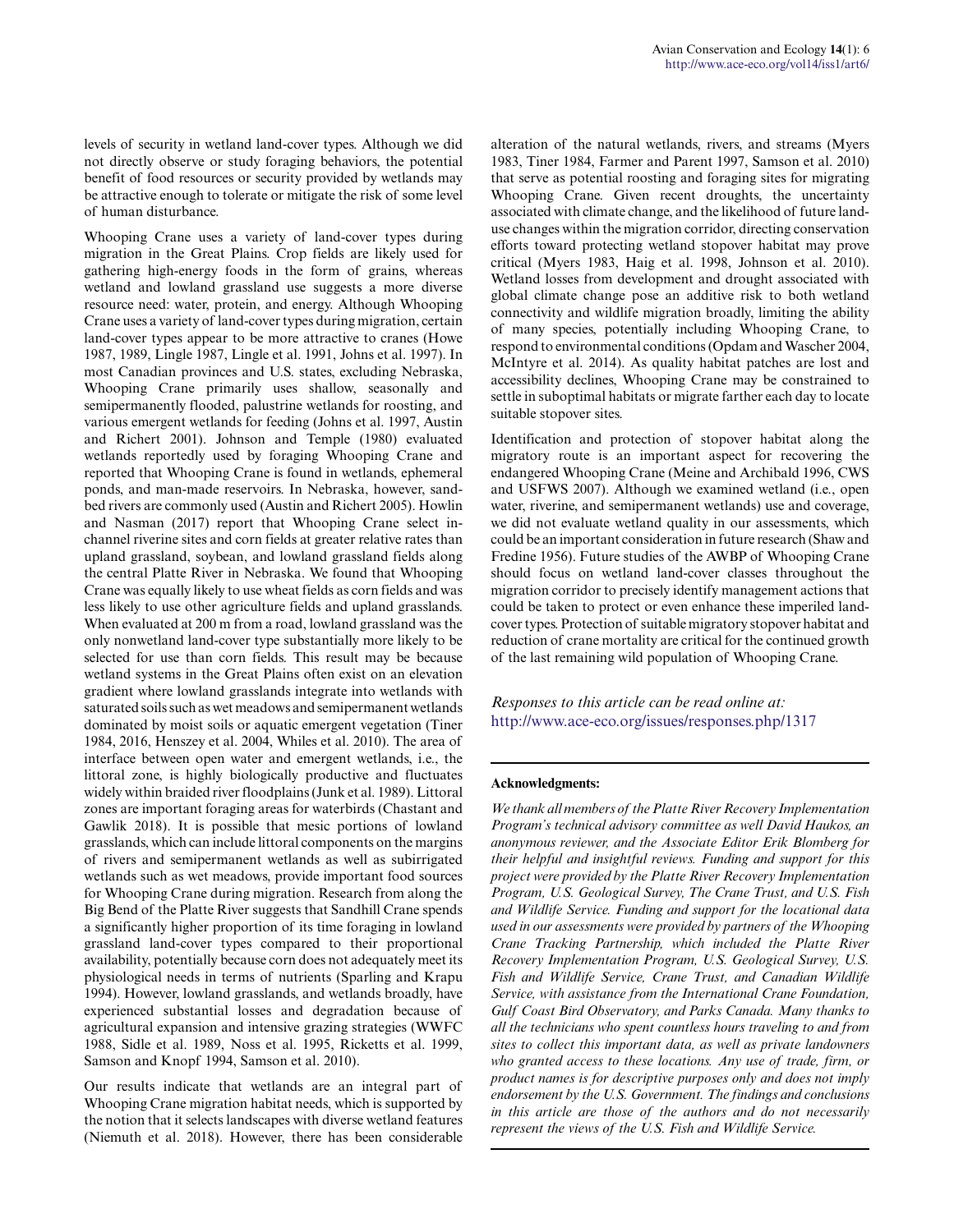#### **LITERATURE CITED**

Allen, R. P. 1952. *The Whooping Crane.* Research Report 3. National Audubon Society, New York, New York, USA.

Anderson, R. C. 2006. Evolution and origin of the central grassland of North America: climate, fire, and mammalian grazers. *Journal of the Torrey Botanical Society* 133:626-647. [http://dx.doi.org/10.3159/1095-5674\(2006\)133\[626:EAOOTC\]2.0.](http://dx.doi.org/10.3159/1095-5674%282006%29133%5B626%3AEAOOTC%5D2.0.CO%3B2)  $CO:2$ 

Armbruster, M. J. 1990. *Characterization of habitat used by Whooping Cranes during migration.* U.S. Fish and Wildlife Service Biological Report 90(4). U.S. Fish and Wildlife Service, Washington, D.C., USA.

Austin, J. E., and A. L. Richert. 2001. *A comprehensive review of observational and site evaluation data of migrant Whooping Cranes in the United States, 1943–1999.* U.S. Geological Survey, Reston, Virginia, USA. [online] URL: <http://pubs.er.usgs.gov/publication/93805>

Austin, J. E., and A. L. Richert. 2005. Patterns of habitat use by Whooping Cranes during migration: summary from 1977–1999 site evaluation data. Pages 79-104 *in* F. Chavez-Ramirez, editor. *Proceedings of the Ninth North American Crane Workshop, January 17–20, 2003.* North American Crane Working Group, Sacramento, California, USA. [online] URL: [http://digitalcommons.](http://digitalcommons.unl.edu/nacwgproc/8) [unl.edu/nacwgproc/8](http://digitalcommons.unl.edu/nacwgproc/8) 

Baasch, D. M., A. J. Tyre, J. J. Millspaugh, S. E. Hygnstrom, and K. C. VerCauteren. 2010. An evaluation of three statistical methods used to model resource selection. *Ecological Modelling* 221:565-574.<http://dx.doi.org/10.1016/j.ecolmodel.2009.10.033>

Belaire, J. A., B. J. Kreakie, T. Deitt, and E. Minor. 2014. Predicting and mapping potential Whooping Crane stopover habitat to guide site selection for wind energy projects. *Conservation Biology* 28:541-550. [http://dx.doi.org/10.1111/](http://dx.doi.org/10.1111/cobi.12199) [cobi.12199](http://dx.doi.org/10.1111/cobi.12199)

Ben-Akiva, M. E., and S. R. Lerman. 1985. *Discrete choice analysis: theory and application to travel demand.* Volume 9. MIT Press, Cambridge, Massachusetts, USA.

Biology Workgroup. 1990. *Platte River management joint study: final report.* Adaptive Management Workgroup, Denver, Colorado, USA. [online] URL: [http://cwcbweblink.state.co.us/](http://cwcbweblink.state.co.us/WebLink/0/doc/134258/Page6.aspx) [WebLink/0/doc/134258/Page6.aspx](http://cwcbweblink.state.co.us/WebLink/0/doc/134258/Page6.aspx)

Boyce, M. S., P. R. Vernier, S. E. Nielsen, and F. K. A. Schmiegelow. 2002. Evaluating resource selection functions. *Ecological Modelling* 157:281-300. [http://dx.doi.org/10.1016/](http://dx.doi.org/10.1016/S0304-3800%2802%2900200-4) [S0304-3800\(02\)00200-4](http://dx.doi.org/10.1016/S0304-3800%2802%2900200-4) 

Burnham, K. P., and D. R. Anderson. 2002. *Model selection and multimodel inference: a practical information-theoretic approach.* Second edition. Springer, New York, New York, USA.

Canadian Wildlife Service and U.S. Fish and Wildlife Service (CWS and USFWS). 2007. *International recovery plan for the Whooping Crane.* Recovery of Nationally Endangered Wildlife (RENEW), Ottawa, Canada, and U.S. Fish and Wildlife Service, Albuquerque, New Mexico, USA.

Carey, C., editor. 2012. *Avian energetics and nutritional ecology.* Springer, Boston, Massachusetts, USA. [http://dx.doi.](http://dx.doi.org/10.1007/978-1-4613-0425-8) [org/10.1007/978-1-4613-0425-8](http://dx.doi.org/10.1007/978-1-4613-0425-8) 

Chastant, J. E., and D. E. Gawlik. 2018. Water level fluctuations influence wading bird prey availability and nesting in a subtropical lake ecosystem. *Waterbirds* 41(1):35-45. [http://dx.doi.](http://dx.doi.org/10.1675/063.041.0105) [org/10.1675/063.041.0105](http://dx.doi.org/10.1675/063.041.0105)

Cooper, A. B., and J. J. Millspaugh. 1999. The application of discrete choice models to wildlife resource selection studies. *Ecology* 80:566-575. [http://dx.doi.org/10.1890/0012-9658\(1999\)](http://dx.doi.org/10.1890/0012-9658%281999%29080%5B0566%3ATAODCM%5D2.0.CO%3B2) [080\[0566:TAODCM\]2.0.CO;2](http://dx.doi.org/10.1890/0012-9658%281999%29080%5B0566%3ATAODCM%5D2.0.CO%3B2) 

Davis, C. A. 2003. Habitat use and migration patterns of Sandhill Cranes along the Platte River, 1998–2001. *Great Plains Research* 13:199-216.

Duchesne, T., D. Fortin, and N. Courbin. 2010. Mixed conditional logistic regression for habitat selection studies. *Journal of Animal Ecology* 79:548-555. [http://dx.doi.org/10.1111/j.1365-2656.2010.01670.](http://dx.doi.org/10.1111/j.1365-2656.2010.01670.x) [x](http://dx.doi.org/10.1111/j.1365-2656.2010.01670.x) 

Faanes, C. A., and D. B. Bowman. 1992. Relationship of channel maintenance flows to Whooping Crane use of the Platte River. Pages 111-116 *in* D. A. Wood, editor. *Proceedings 1988 North American Crane Workshop, Feb. 22–24, 1988.* State of Florida Game and Fresh Water Fish Commission, Lake Wales, Florida, USA. [online] URL: [https://www.savingcranes.org/proceedings-1988](https://www.savingcranes.org/proceedings-1988-north-american-crane-workshop/) [north-american-crane-workshop/](https://www.savingcranes.org/proceedings-1988-north-american-crane-workshop/) 

Farmer, A. H., and A. H. Parent. 1997. Effects of the landscape on shorebird movements at spring migration stopovers. *Condor* 99:698-707.<http://dx.doi.org/10.2307/1370481>

Gail, M. H., J. H. Lubin, and L. V. Rubinstein. 1981. Likelihood calculations for matched case-control studies and survival studies with tied death times. *Biometrika* 68:703-707. [http://dx.doi.](http://dx.doi.org/10.1093/biomet/68.3.703) [org/10.1093/biomet/68.3.703](http://dx.doi.org/10.1093/biomet/68.3.703)

Haig, S. M., D. W. Mehlman, and L. W. Oring. 1998. Avian movements and wetland connectivity in landscape conservation. *Conservation Biology* 12:749-758. [https://doi.org/10.1111/](https://doi.org/10.1111/j.1523-1739.1998.97102.x) [j.1523-1739.1998.97102.x](https://doi.org/10.1111/j.1523-1739.1998.97102.x)

Hefley, T. J., D. M. Baasch, A. J. Tyre, and E. E. Blankenship. 2014. Correction of location errors for species distribution models. *Methods in Ecology and Evolution* 5:207-214. [http://dx.](http://dx.doi.org/10.1111/2041-210X.12144) [doi.org/10.1111/2041-210X.12144](http://dx.doi.org/10.1111/2041-210X.12144)

Hefley, T. J., D. M. Baasch, A. J. Tyre, and E. E. Blankenship. 2015. Use of opportunistic sightings and expert knowledge to predict and compare Whooping Crane stopover habitat. *Conservation Biology* 29(5):1337-1346. [http://dx.doi.org/10.1111/](http://dx.doi.org/10.1111/cobi.12515) [cobi.12515](http://dx.doi.org/10.1111/cobi.12515)

Hefley, T. J., A. J. Tyre, D. M. Baasch, and E. E. Blankenship. 2013. Nondetection sampling bias in marked presence-only data. *Ecology and Evolution* 3:5225-5236. [http://dx.doi.org/10.1002/](http://dx.doi.org/10.1002/ece3.887) [ece3.887](http://dx.doi.org/10.1002/ece3.887)

Henszey, R. J., K. Pfeiffer, and J. R. Keough. 2004. Linking surface- and ground-water levels to riparian grassland species along the Platte River in central Nebraska, USA. *Wetlands* 24:665-687. [http://dx.doi.org/10.1672/0277-5212\(2004\)024\[0665:](http://dx.doi.org/10.1672/0277-5212%282004%29024%5B0665%3ALSAGLT%5D2.0.CO%3B2) [LSAGLT\]2.0.CO;2](http://dx.doi.org/10.1672/0277-5212%282004%29024%5B0665%3ALSAGLT%5D2.0.CO%3B2) 

Howe, M. A. 1987. Habitat use by migrating Whooping Cranes in the Aransas-Wood Buffalo corridor. Pages 303-311 *in* J. C. Lewis, editor. *Proceedings 1985 Crane Workshop.* Platte River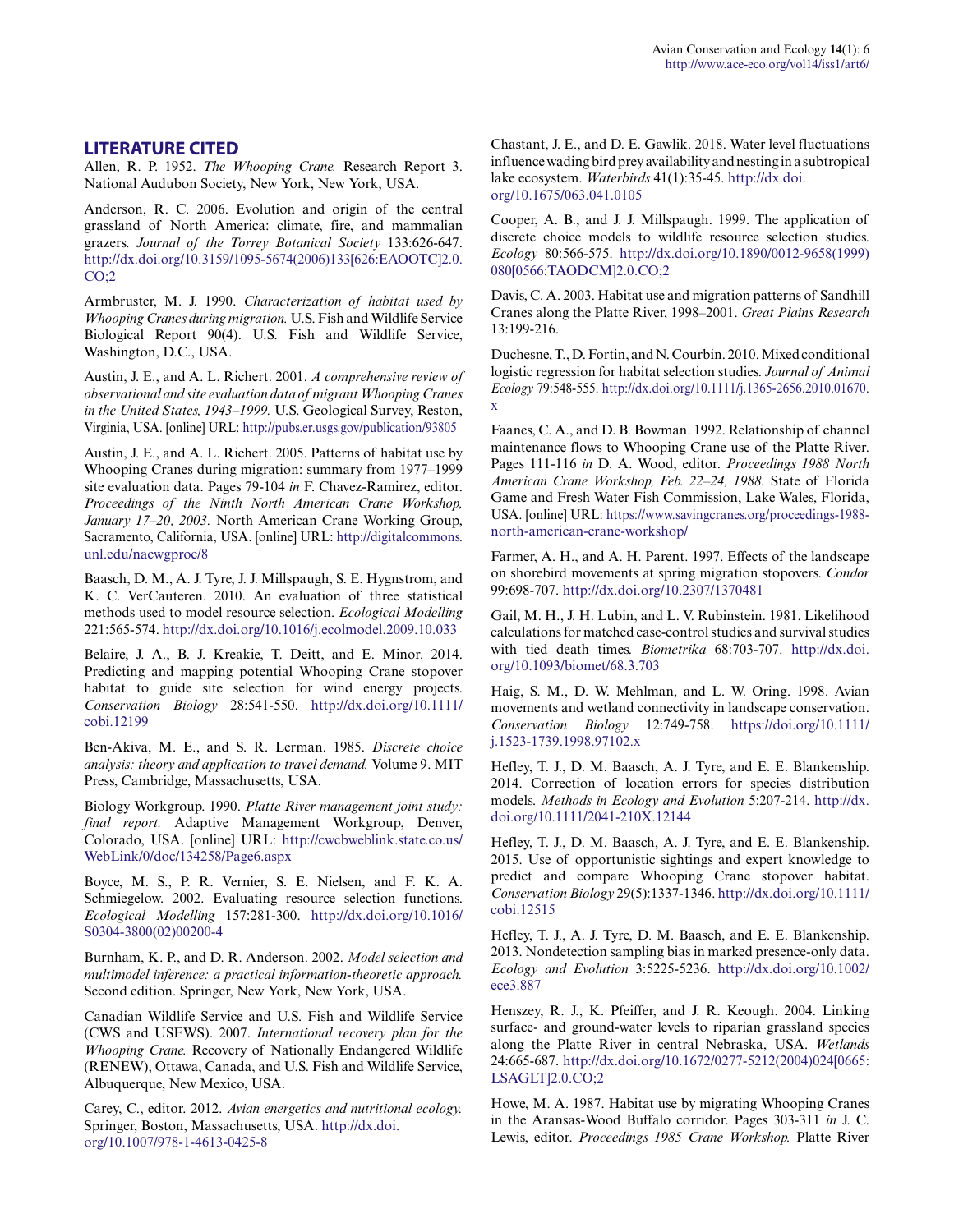Whooping Crane Maintenance Trust, Grand Island, Nebraska, USA.

Howe, M. A. 1989. *Migration of radio-marked Whooping Cranes from the Aransas-Wood Buffalo population: patterns of habitat use, behavior, and survival.* Fish and Wildlife Technical Report 21. U. S. Fish and Wildlife Service, Patuxent Wildlife Research Center, Laurel, Maryland, USA. [online] URL: [http://pubs.er.usgs.gov/](http://pubs.er.usgs.gov/publication/5230196) [publication/5230196](http://pubs.er.usgs.gov/publication/5230196)

Howlin, S., and K. Nasman. 2017. *Correlates of Whooping Crane habitat selection and trends in use in the central Platte River, Nebraska.* Western EcoSystems Technology, Cheyenne, Wyoming, USA. [online] URL: [https://platteriverprogram.org/](https://platteriverprogram.org/sites/default/files/PubsAndData/ProgramLibrary/Correlates%20of%20Whooping%20Crane%20Habitat%20Selection%20and%20Trends%20in%20Use%20in%20the%20Central%20Platte%20River.pdf) [sites/default/files/PubsAndData/ProgramLibrary/Correlates%20of%](https://platteriverprogram.org/sites/default/files/PubsAndData/ProgramLibrary/Correlates%20of%20Whooping%20Crane%20Habitat%20Selection%20and%20Trends%20in%20Use%20in%20the%20Central%20Platte%20River.pdf) [20Whooping%20Crane](https://platteriverprogram.org/sites/default/files/PubsAndData/ProgramLibrary/Correlates%20of%20Whooping%20Crane%20Habitat%20Selection%20and%20Trends%20in%20Use%20in%20the%20Central%20Platte%20River.pdf)

[%20Habitat%20Selection%20and%20Trends%20in%20Use%20in%](https://platteriverprogram.org/sites/default/files/PubsAndData/ProgramLibrary/Correlates%20of%20Whooping%20Crane%20Habitat%20Selection%20and%20Trends%20in%20Use%20in%20the%20Central%20Platte%20River.pdf) [20the%20Central%20Platte%20River.pdf](https://platteriverprogram.org/sites/default/files/PubsAndData/ProgramLibrary/Correlates%20of%20Whooping%20Crane%20Habitat%20Selection%20and%20Trends%20in%20Use%20in%20the%20Central%20Platte%20River.pdf)

Johns, B. W., E. J. Woodsworth, and E. A. Driver. 1997. Habitat use by migrant Whooping Cranes in Saskatchewan. Pages 123-131 *in* R. P. Urbanek and D. W. Stahlecker editors. *Proceedings of the Seventh North American Crane Workshop, 1996 January 10–13, Biloxi, Mississippi.* North American Crane Working Group, Grand Island, Nebraska, USA.

Johnson, D. H. 1980. The comparison of usage and availability measurements for evaluating resource preference. *Ecology* 61:65-71.<https://doi.org/10.2307/1937156>

Johnson, K. A., and S. A. Temple. 1980. *The migration ecology of the Whooping Crane.* Unpublished report to U.S. Fish Wildlife Service Office of Endangered Species, Falls Church, Virginia, USA.

Johnson, W. C., B. Werner, G. R. Guntenspergen, R. A. Voldseth, B. Millett, D. E. Naugle, M. Tulbure, R. W. H. Carroll, J. Tracy, and C. Olawsky. 2010. Prairie wetland complexes as landscape functional units in a changing climate. *Bioscience* 60:128-140. <https://doi.org/10.1525/bio.2010.60.2.7>

Junk, W. J., P. B. Bayley, and R. W. Sparks. 1989. The flood pulse concept in river-floodplain systems. Pages 110-127 *in* D. P. Dodge editor. *Proceedings of the International Large River Symposium.* Canadian Special Publication of Fisheries and Aquatic Sciences 106. Fisheries and Oceans Canada, Ottawa, Canada.

Keating, K. A., and S. Cherry. 2004. Use and interpretation of logistic regression in habitat-selection studies. *Journal of Wildlife Management* 68:774-789. [http://dx.doi.org/10.2193/0022-541X](http://dx.doi.org/10.2193/0022-541X%282004%29068%5B0774%3AUAIOLR%5D2.0.CO%3B2) [\(2004\)068\[0774:UAIOLR\]2.0.CO;2](http://dx.doi.org/10.2193/0022-541X%282004%29068%5B0774%3AUAIOLR%5D2.0.CO%3B2)

Kéry, M. 2011. Towards the modelling of true species distributions. *Journal of Biogeography* 38:617-618. [https://doi.](https://doi.org/10.1111/j.1365-2699.2011.02487.x) [org/10.1111/j.1365-2699.2011.02487.x](https://doi.org/10.1111/j.1365-2699.2011.02487.x)

Kéry, M., and B. Schmidt. 2008. Imperfect detection and its consequences for monitoring for conservation. *Community Ecology* 9:207-216. <http://dx.doi.org/10.1556/ComEc.9.2008.2.10>

Kuyt, E. 1992. *Aerial radio-tracking of Whooping Cranes migrating between Wood Buffalo National Park and Aransas National Wildlife Refuge, 1981–84.* Occasional Paper 74. Canadian Wildlife Service, Ottawa, Canada.

Lahoz-Monfort, J. J., M. P. Harris, B. J. T. Morgan, S. N. Freeman, and S. Wanless. 2014. Exploring the consequences of reducing survey effort for detecting individual and temporal variability in survival. *Journal of Applied Ecology* 51:534-543. [http://dx.doi.](http://dx.doi.org/10.1111/1365-2664.12214) [org/10.1111/1365-2664.12214](http://dx.doi.org/10.1111/1365-2664.12214)

Lingle, G. R. 1987. Status of Whooping Crane migration habitat within the Great Plains of North America. Pages 331-340 *in* J. C. Lewis, editor. *Proceedings 1985 crane workshop.* Platte River Whooping Crane Maintenance Trust, Grand Island, Nebraska, USA.

Lingle, G. R., K. L. Strom, and J. W. Ziewitz. 1986. Whooping Crane roost site characteristics on the Platte River, Buffalo County, Nebraska. *Nebraska Bird Review* 54:36-39.

Lingle, G. R., G. A. Wingfield, and J. W. Ziewitz. 1991. The migration ecology of Whooping Cranes in Nebraska, U.S.A. Pages 395-401 *in* J. Harris, editor. *Proceedings of the International Crane Foundation, Workshop, 1–10 May, 1987, Qiqihar, Heilongjiang Province, People's Republic of China.* International Crane Foundation, Baraboo, Wisconsin, USA.

Logan, J. A. 1983. A multivariate model for mobility tables. *American Journal of Sociology* 89:324-349. [http://dx.doi.](http://dx.doi.org/10.1086/227868) [org/10.1086/227868](http://dx.doi.org/10.1086/227868)

MacKenzie, D. I., J. D. Nichols, G. B. Lachman, S. Droege, J. A. Royle, and C. A. Langtimm. 2002. Estimating site occupancy rates when detection probabilities are less than one. *Ecology* 83:2248-2255. [http://dx.doi.org/10.1890/0012-9658\(2002\)083\[2248:](http://dx.doi.org/10.1890/0012-9658%282002%29083%5B2248%3AESORWD%5D2.0.CO%3B2) [ESORWD\]2.0.CO;2](http://dx.doi.org/10.1890/0012-9658%282002%29083%5B2248%3AESORWD%5D2.0.CO%3B2) 

McDonald, T. L., B. F. J. Manly, R. M. Nielson, and L. V. Diller. 2006. Discrete-choice modeling in wildlife studies exemplified by Northern Spotted Owl nighttime habitat selection. *Journal of Wildlife Management* 70:375-383. [http://dx.doi.org/10.2193/0022-541X](http://dx.doi.org/10.2193/0022-541X%282006%2970%5B375%3ADMIWSE%5D2.0.CO%3B2) [\(2006\)70\[375:DMIWSE\]2.0.CO;2](http://dx.doi.org/10.2193/0022-541X%282006%2970%5B375%3ADMIWSE%5D2.0.CO%3B2) 

McIntyre, N. E., C. K. Wright, S. Swain, K. Hayhoe, G. L. Frank, W. Schwartz, and G. M. Henebry. 2014. Climate forcing of wetland landscape connectivity in the Great Plains. *Frontiers in Ecology and the Environment* 12:59-64. [http://dx.doi.](http://dx.doi.org/10.1890/120369) [org/10.1890/120369](http://dx.doi.org/10.1890/120369)

Meine, C. D., and G. W. Archibald. 1996. *The cranes: status survey and conservation action plan.* IUCN, Gland, Switzerland.

Monk, J. 2014. How long should we ignore imperfect detection of species in the marine environment when modelling their distribution? *Fish and Fisheries* 15(2):352-358. [https://doi.](https://doi.org/10.1111/faf.12039) [org/10.1111/faf.12039](https://doi.org/10.1111/faf.12039)

Moore, F. R., S. A. Gauthreaux Jr., P. Kerlinger, and T. R. Simons. 1995. Habitat requirements during migration: important link in conservation. Pages 121-144 *in* T. E. Martin and D. M. Finch, editors. *Ecology and management of neotropical migratory birds.* Oxford University Press, Oxford, UK.

Myers, J. P. 1983. Conservation of migrating shorebirds: staging areas, geographic bottlenecks, and regional movements. *American Birds* 37:23-25.

National Research Council. 2004. *Endangered and threatened species of the Platte River.* National Academy of Science, Washington, D.C., USA.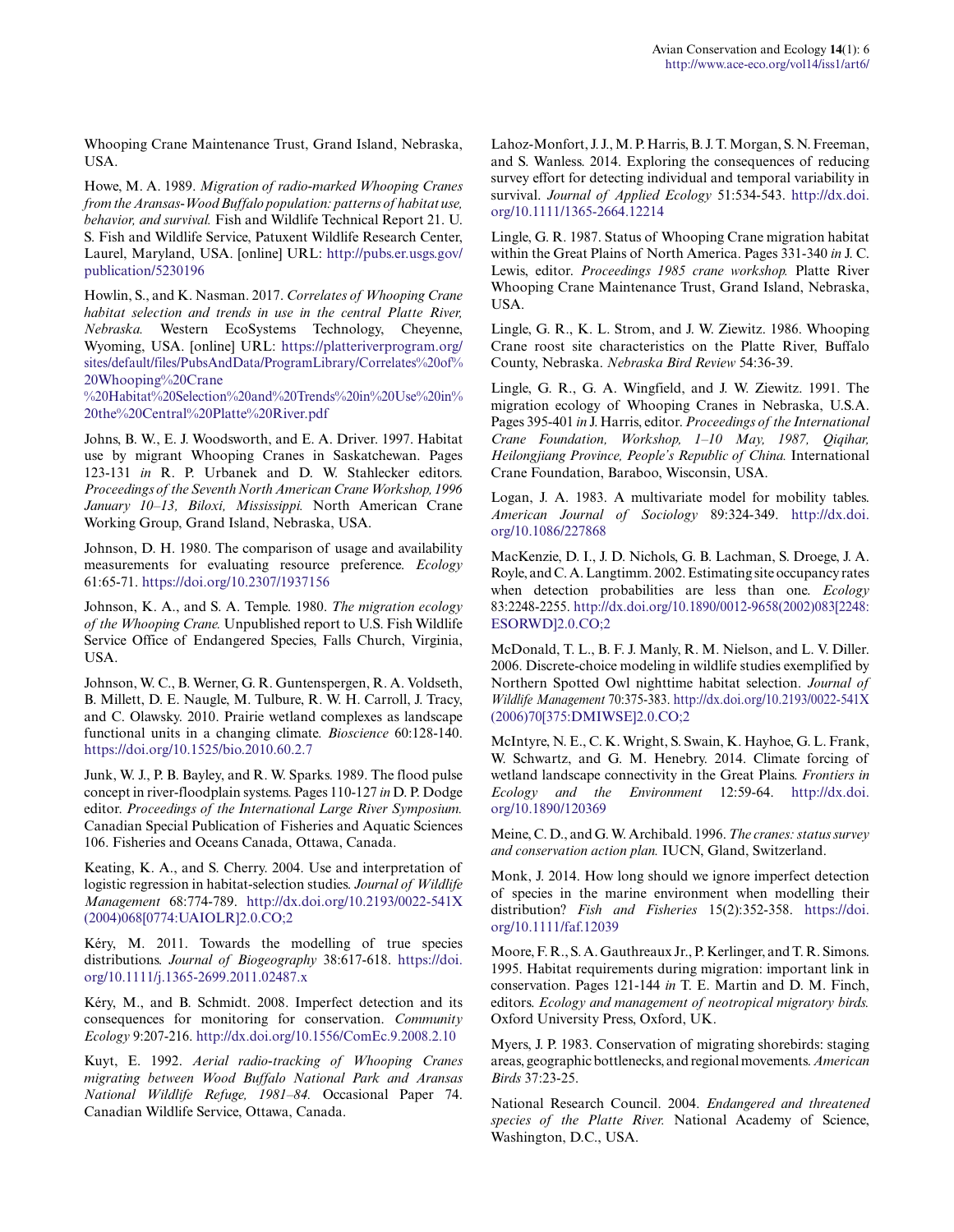Niemuth, N. D., A. J. Ryba, A. T. Pearse, S. M. Kvas, D. A. Brandt, B. Wangler, J. E. Austin, and M. J. Carlisle. 2018. Opportunistically collected data reveal habitat selection by migrating Whooping Cranes in the U.S. Northern Plains. *Condor* 120:343-356. <https://doi.org/10.1650/CONDOR-17-80.1>

Noss, R. F., E. T. LaRoe III, and J. M. Scott. 1995. *Endangered ecosystems of the United States: a preliminary assessment of loss and degradation.* Biological Report 28. National Biological Service, Washington, D.C., USA. [online] URL: [http://www.](http://www.fwspubs.org/doi/suppl/10.3996/022015-JFWM-008/suppl_file/022015-jfwm-008.s5.pdf) [fwspubs.org/doi/suppl/10.3996/022015-JFWM-008/suppl\\_file/022015](http://www.fwspubs.org/doi/suppl/10.3996/022015-JFWM-008/suppl_file/022015-jfwm-008.s5.pdf) [jfwm-008.s5.pdf](http://www.fwspubs.org/doi/suppl/10.3996/022015-JFWM-008/suppl_file/022015-jfwm-008.s5.pdf)

Opdam, P., and D. Wascher. 2004. Climate change meets habitat fragmentation: linking landscape and biogeographical scale levels in research and conservation. *Biological Conservation* 117:285-297. <http://dx.doi.org/10.1016/j.biocon.2003.12.008>

Pearse, A. T., D. A. Brandt, W. C. Harrell, K. L. Metzger, D. M. Baasch, and T. J. Hefley. 2015. *Whooping Crane stopover site use intensity within the Great Plains.* Open-File Report 2015-1166. U. S. Geological Survey, Reston, Virginia, USA. [http://dx.doi.](http://dx.doi.org/10.3133/ofr20151166) [org/10.3133/ofr20151166](http://dx.doi.org/10.3133/ofr20151166) 

Pearse, A. T., M. J. Harner, D. M. Baasch, G. D. Wright, A. J. Caven, and K. L. Metzger. 2017*a. Evaluation of nocturnal roost and diurnal sites used by Whooping Cranes in the Great Plains, United States.* Open File Report 2016-1209. U.S. Geological Survey, Reston, Virginia, USA. [https://doi.org/10.3133/](https://doi.org/10.3133/ofr20161209) [ofr20161209](https://doi.org/10.3133/ofr20161209)

Pearse, A. T., G. L. Krapu, and D. A. Brandt. 2017*b.* Sandhill crane roost selection, human disturbance, and forage resources. *Journal of Wildlife Management* 81:477-486. [https://doi.](https://doi.org/10.1002/jwmg.21215) [org/10.1002/jwmg.21215](https://doi.org/10.1002/jwmg.21215) 

Pearse, A. T., M. Rabbe, L. M. Juliusson, M. T. Bidwell, L. Craig-Moore, D. A. Brandt, and W. Harrell. 2018. Delineating and identifying long-term changes in the Whooping Crane (*Grus americana*) migration corridor. *Plos One* 13(2):e0192737. [http://](http://dx.doi.org/10.1371/journal.pone.0192737) [dx.doi.org/10.1371/journal.pone.0192737](http://dx.doi.org/10.1371/journal.pone.0192737)

Pfeiffer, K., and P. Currier. 2005. An adaptive approach to channel management on the Platte River. Pages 151-154 *in* F. Chavez-Ramirez, editor. *Proceedings of the Ninth North American Crane Workshop, January 17–20, 2003.* North American Crane Working Group, Sacramento, California, USA. [online] URL: [http://](http://digitalcommons.unl.edu/nacwgproc/8) [digitalcommons.unl.edu/nacwgproc/8](http://digitalcommons.unl.edu/nacwgproc/8) 

Platte River Recovery Implementation Program (PRRIP). 2017. *Platte River Recovery Implementation Program: data synthesis compilation: Whooping Crane (*Grus americana*) habitat synthesis chapters.* Platte River Recovery Implementation Program, Kearney, Nebraska, USA. [online] URL: [https://platteriverprogram.](https://platteriverprogram.org/sites/default/files/PubsAndData/ProgramLibrary/PRRIP%20Whooping%20Crane%20Habitat%20Synthesis%20Chapters.pdf) [org/sites/default/files/PubsAndData/ProgramLibrary/](https://platteriverprogram.org/sites/default/files/PubsAndData/ProgramLibrary/PRRIP%20Whooping%20Crane%20Habitat%20Synthesis%20Chapters.pdf)

[PRRIP%20Whooping%20Crane%20Habitat%20Synthesis%20Chapters.](https://platteriverprogram.org/sites/default/files/PubsAndData/ProgramLibrary/PRRIP%20Whooping%20Crane%20Habitat%20Synthesis%20Chapters.pdf) [pdf](https://platteriverprogram.org/sites/default/files/PubsAndData/ProgramLibrary/PRRIP%20Whooping%20Crane%20Habitat%20Synthesis%20Chapters.pdf)

R Core Development Team. 2016. *R: a language and environment for statistical computing.* R Foundation for Statistical Computing, Vienna, Austria.

Richert, A. L. 1999. *Multiple scale analyses of Whooping Crane habitat in Nebraska.* Dissertation. University of Nebraska, Lincoln, USA.

Ricketts, T. H. 1999. *Terrestrial ecoregions of North America: a conservation assessment.* Island Press, Washington, D.C., USA.

Ricketts, T. H., E. Dinerstein, D. M. Olson, C. J. Loucks, W. Eichbaum, D. A. DellaSala, K. Kavanagh, P. Hedao, P. Hurley, K. Carney, R. Abell, and S. Walters. 1999. *Terrestrial ecoregions of North America: a conservation assessment.* Island Press, Washington, D.C., USA.

RStudio Team. 2015. *RStudio: integrated development for R.* RStudio, Boston, Massachusetts, USA. [online] URL: [http://](http://www.rstudio.com/) [www.rstudio.com/](http://www.rstudio.com/)

Samson, F. B., and F. L. Knopf. 1994. Prairie conservation in North America. *Bioscience* 44:428-421. <http://dx.doi.org/10.2307/1312365>

Samson, F. B., F. L. Knopf, and W. R. Ostlie. 2010. Great Plains ecosystems: past, present, and future. *Wildlife Society Bulletin* 32 (1):6-16. [https://doi.org/10.2193/0091-7648\(2004\)32\[6:GPEPPA\]](https://doi.org/10.2193/0091-7648(2004)32[6:GPEPPA]2.0.CO;2) [2.0.CO;2](https://doi.org/10.2193/0091-7648(2004)32[6:GPEPPA]2.0.CO;2)

Shaw, S. P., and C. G. Fredine. 1956. *Wetlands of the United States.* Circular 39. U.S. Fish and Wildlife Service, Washington, D.C., USA.

Shenk, T. M., and M. J. Armbruster. 1986. *Whooping Crane habitat criteria for the Big Bend area of the Platte River.* U.S. Fish and Wildlife Service, Fort Collins, Colorado, USA.

Sidle, J. G., E. D. Miller, and P. J. Currier. 1989. Changing habitats in the Platte River Valley of Nebraska. *Prairie Naturalist* 21:91-104.

Sparling, D. W., and G. L. Krapu. 1994. Communal roosting and foraging behavior of staging Sandhill Cranes. *Wilson Bulletin* 106:62-77.

Stahlecker, D. W. 1997. Availability of stopover habitat for migrant Whooping Cranes in Nebraska. Pages 132-140 *in* R. P. Urbanek and D. W. Stahlecker, editors. *Proceedings of the Seventh North American Crane Workshop, 1996 Jan 10–13, Biloxi, Mississippi.* North American Crane Working Group, Grand Island, Nebraska, USA. [online] URL: [http://digitalcommons.](http://digitalcommons.unl.edu/nacwgproc/236/) [unl.edu/nacwgproc/236/](http://digitalcommons.unl.edu/nacwgproc/236/)

Tiner, R. W. Jr. 1984. *Wetlands of the United States: current status and recent trends.* National Wetlands Inventory. U.S. Fish and Wildlife Service, Washington, D.C., USA.

Tiner, R. W. 2016. *Wetland indicators: a guide to wetland formation, identification, delineation, classification, and mapping.* Second edition. CRC Press, Boca Raton, Florida, USA. [http://](http://dx.doi.org/10.1201/9781315374710) [dx.doi.org/10.1201/9781315374710](http://dx.doi.org/10.1201/9781315374710)

United States Fish and Wildlife Service (USFWS). 1981. *The Platte River ecology study: special research report.* U.S. Fish and Wildlife Service Northern Prairie Wildlife Research Center, Jamestown, North Dakota, USA.

Van Schmidt, N. D., J. A. Barzen, M. J. Engels, and A. E. Lacy. 2014. Refining reintroduction of Whooping Cranes with habitat use and suitability analysis. *Journal of Wildlife Management* 78:1404-1414.<http://dx.doi.org/10.1002/jwmg.789>

Webb, E. B., L. M. Smith, M. P. Vrtiska, and T. G. Lagrange. 2010. Effects of local and landscape variables on wetland bird habitat use during migration through the Rainwater basin.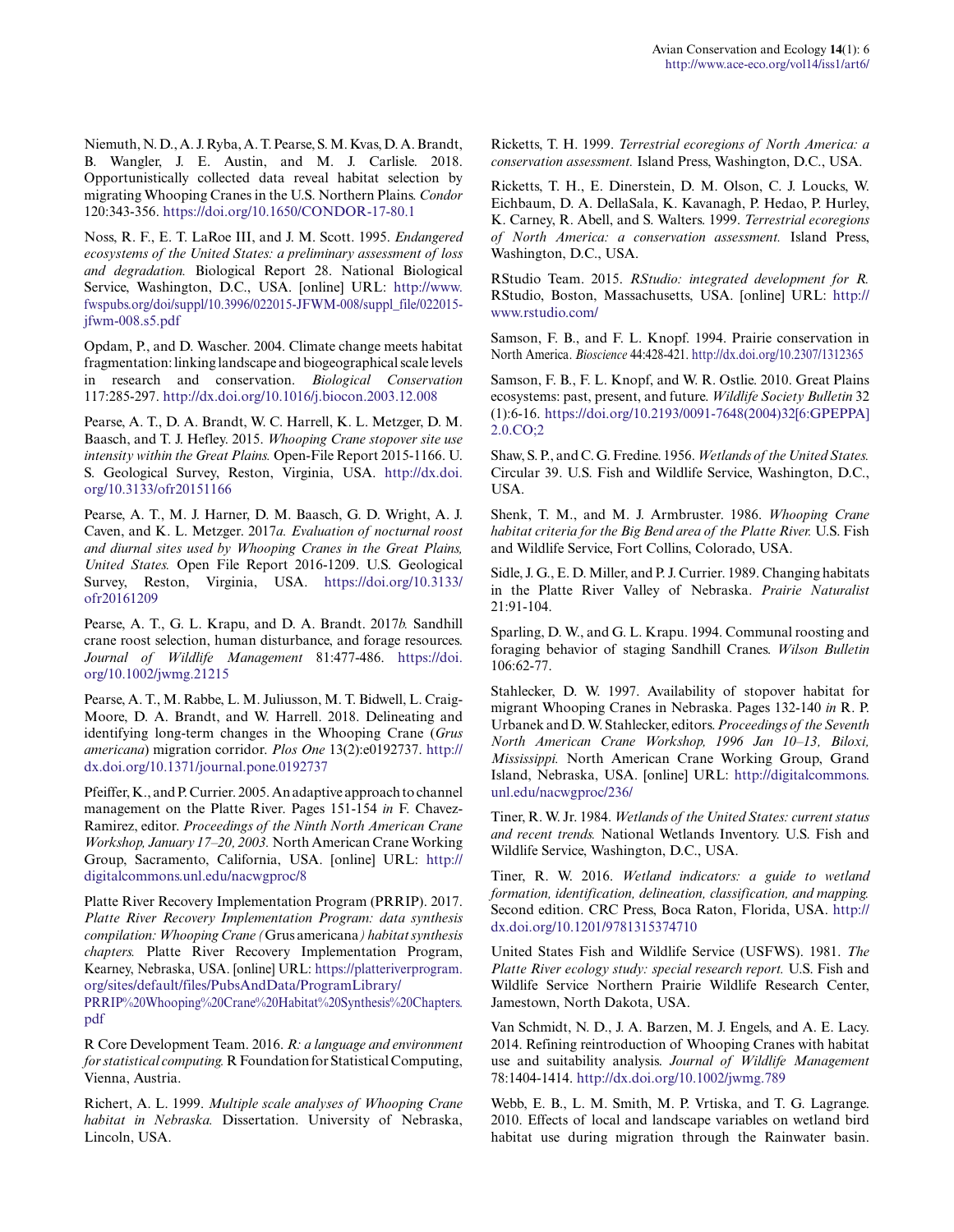*Journal of Wildlife Management* 74:109-119. [http://dx.doi.](http://dx.doi.org/10.2193/2008-577) [org/10.2193/2008-577](http://dx.doi.org/10.2193/2008-577) 

Weddle, B. J. 1996. *Restoring crane habitat along the Platte River of Nebraska.* Department of Horticultural Science, University of Minnesota, St. Paul, Minnesota, USA. [online] URL: [http://hdl.](http://hdl.handle.net/11299/58428) [handle.net/11299/58428](http://hdl.handle.net/11299/58428) 

Whiles, M. R, C. K. Meyer, and S. Baer. 2010. *Biological evaluation of central Platte River slough wetland restorations.* A final report to the Nebraska Game and Parks Commission and the U.S. Fish and Wildlife Service. Report 191B. U.S. Fish and Wildlife Service, Washington, D.C., USA. [online] URL: [https://cranetrust.org/](https://cranetrust.org/file_download/4e086ddb-8c6f-41b5-9695-794c68321a16) [file\\_download/4e086ddb-8c6f-41b5-9695-794c68321a16](https://cranetrust.org/file_download/4e086ddb-8c6f-41b5-9695-794c68321a16)

Wiltermuth, M. T., M. J. Anteau, M. H. Sherfy, and A. T. Pearse. 2015. Habitat selection and movements of Piping Plover broods suggest a tradeoff between breeding stages. *Journal of Ornithology* 4:999-1013.<http://dx.doi.org/10.1007/s10336-015-1227-0>

World Wildlife Fund Canada (WWFC). 1988. *Prairie conservation action plan.* World Wildlife Fund Canada, Toronto, Canada.

Zink, R. M. 2011. The evolution of avian migration. *Biological Journal of the Linnean Society* 104:237-250. [http://dx.doi.](http://dx.doi.org/10.1111/j.1095-8312.2011.01752.x) [org/10.1111/j.1095-8312.2011.01752.x](http://dx.doi.org/10.1111/j.1095-8312.2011.01752.x)





Sponsored by the Society of Canadian Ornithologists and Bird Studies Canada Parrainée par la Société des ornithologistes du Canada et<br>Études d`oiseaux Canada

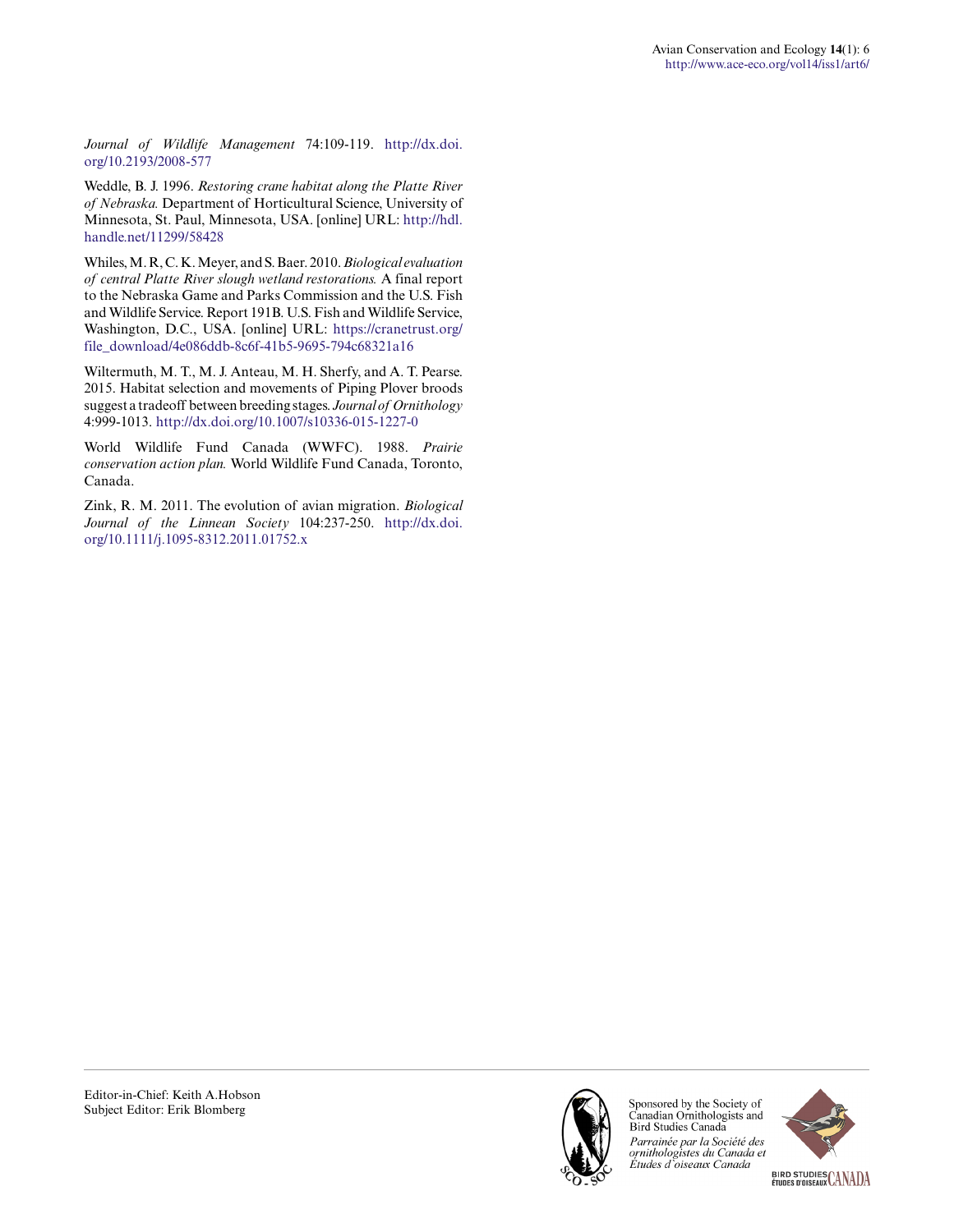The discrete choice model was described as (McDonald et al. 2006):

$$
\hat{P}(i) = \frac{\exp(\beta_1 x_{i1} + \beta_2 x_{i2} + \dots + \beta_p x_{ip})}{\sum_{k \in \{U' \cup A\}} \exp(\beta_1 x_{k1} + \beta_2 x_{k2} + \dots + \beta_p x_{kp})},
$$

where  $\hat{P}$  was an estimate of relative selection ratios for resource unit *i*;  $x_{ij}$  were habitat variables;  $\beta$ <sup>*1*</sup> –  $\beta$ <sup>*p*</sup> were coefficients of habitat variables; *U'* were unique location indices; and A was the set of indices for available locations in the choice set. Based on the top model results, each location (*i*) in our dataset had a estimated relative selection ratio  $\hat{P}$  given by the above equation, where  $\beta$  $= 2.516, \beta_2 = 2.317, \beta_3 = 1.618, \beta_4 = 0.128, \beta_5 = -0.486, \beta_6 = 1.018, \beta_7 = -0.956, \beta_8 = 0.0033, \beta_9 = -0.0033$ 0.000002,  $\beta_{10} = -0.0015$ ,  $\beta_{11} = -0.0017$ ,  $\beta_{12} = -0.0012$ ,  $\beta_{13} = -0.0005$ ,  $\beta_{14} = -0.0016$ ,  $\beta_{15} = -0.0012$ ,  $\beta_{16} = -0.00012$ 0.0012. Variables  $x_{i1}$ - $x_{i7}$  are 7 of 8 categorical landcover types, where corn field was the reference with a  $\beta$ -value of zero. Variable  $x_i$ <sup>8</sup> was the continuous distance to road measures and  $x_{i9}$ - $x_{i16}$  was the continuous distance to road measure interaction with each landcover type as described in Table 3.